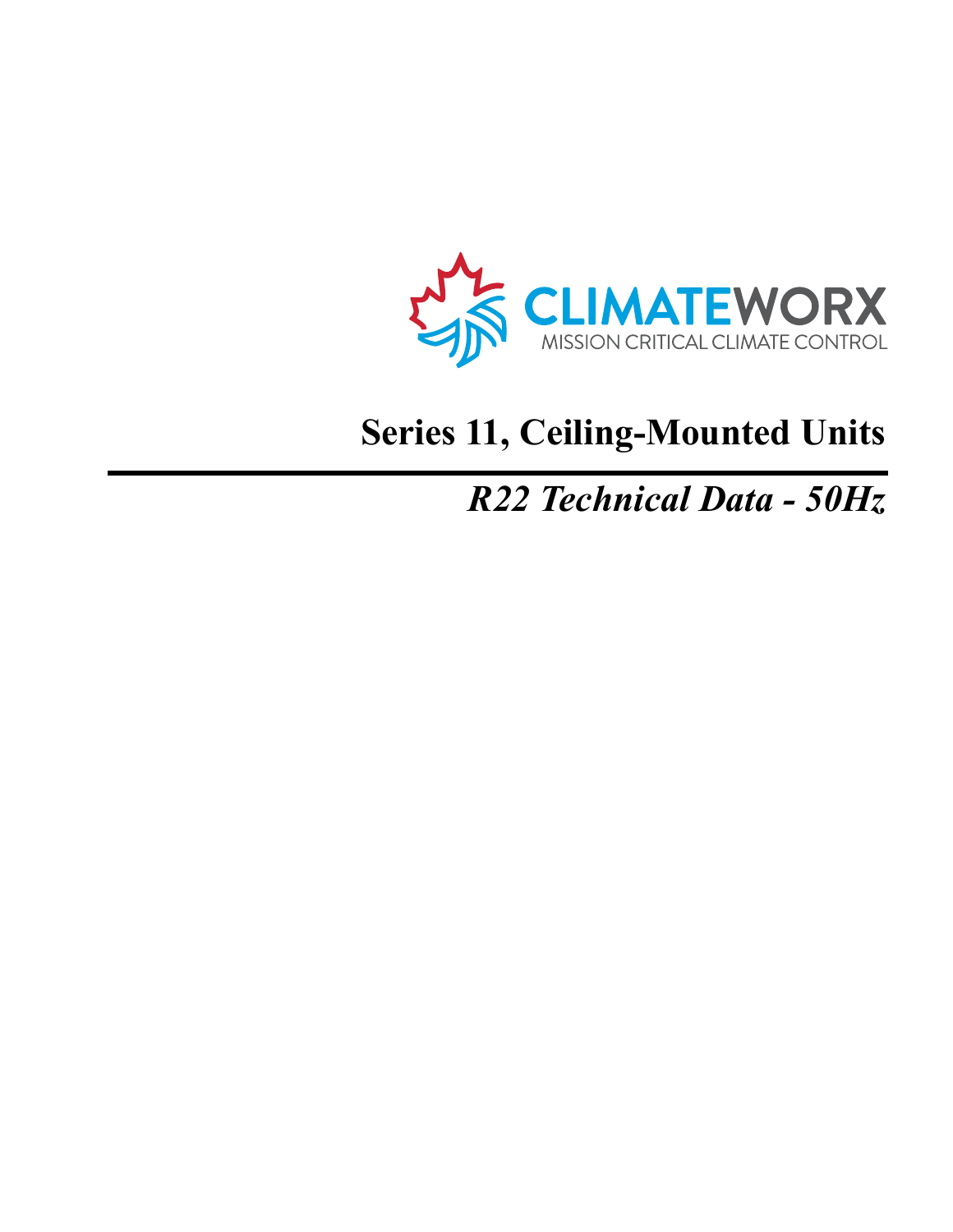### *Table of Contents*

| Electrical Data - 220Volts/1 Phase/50 Hertz (with standard thermostat) 13 |  |
|---------------------------------------------------------------------------|--|
| Electrical Data - 220Volts/1 Phase/50 Hertz(with M52 Controller Option)14 |  |
|                                                                           |  |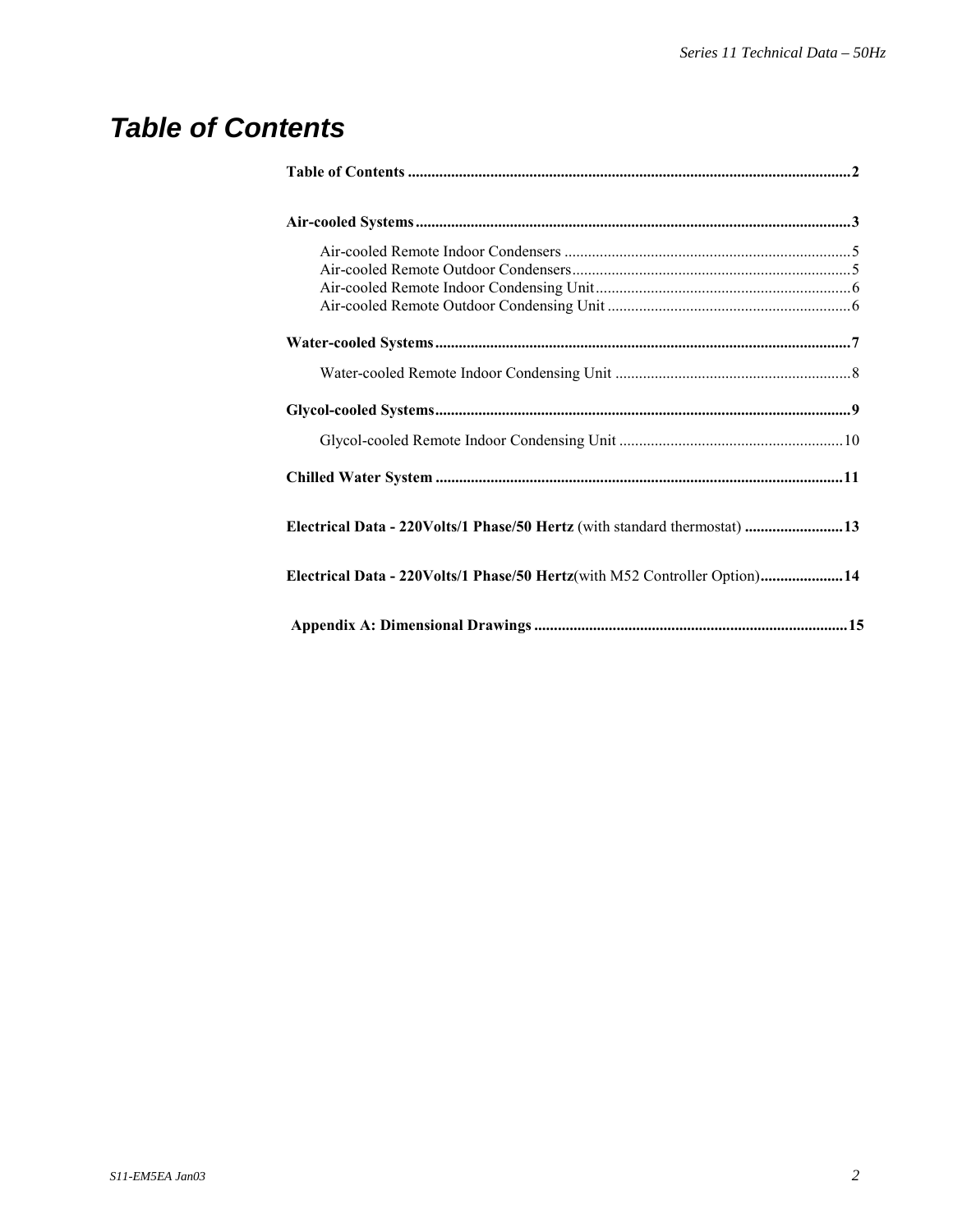## *Air-cooled Systems*

| Self-contained<br><b>Split unit</b> - (Requires air-cooled condensing unit)<br><b>Split unit</b> - (Requires air-cooled condenser) |                                                                                 | 11AX10<br>11AH10<br>11DX10 | 11AX15<br>11AH15<br>11DX15 | 11AX20<br>11AH20<br>11DX20 | 11AX25<br>11AH25<br>11DX25 |
|------------------------------------------------------------------------------------------------------------------------------------|---------------------------------------------------------------------------------|----------------------------|----------------------------|----------------------------|----------------------------|
|                                                                                                                                    | Cooling Capacity - Rated at standard air volume, and 35°C ambient temperature   |                            |                            |                            |                            |
| 26°C (79°F) DB, 50%rh                                                                                                              |                                                                                 |                            |                            |                            |                            |
| Total                                                                                                                              | kW                                                                              | 4.0                        | 6.0                        | 6.9                        | 7.7                        |
| Sensible                                                                                                                           | $\mathbf{k}\mathbf{W}$                                                          | 3.4                        | 5.1                        | 6.1                        | 6.8                        |
| <b>THR</b>                                                                                                                         | kW                                                                              | 5.1                        | 7.4                        | 8.5                        | 9.7                        |
| 26°C (79°F) DB, 45%rh                                                                                                              |                                                                                 |                            |                            |                            |                            |
| Total                                                                                                                              | kW                                                                              | 4.0                        | 5.9                        | 6.8                        | 7.6                        |
| Sensible                                                                                                                           | kW                                                                              | 3.6                        | 5.4                        | 6.5                        | 7.3                        |
| <b>THR</b>                                                                                                                         | $\mathbf{k}\mathbf{W}$                                                          | 5.1                        | 7.3                        | 8.5                        | 9.6                        |
| 24°C (75°F) DB, 50%rh                                                                                                              |                                                                                 |                            |                            |                            |                            |
| Total                                                                                                                              | $\mathbf{k}\mathbf{W}$                                                          | 3.8                        | 5.7                        | 6.6                        | 7.4                        |
| Sensible                                                                                                                           | kW                                                                              | 3.3                        | 5.0                        | 5.9                        | 6.6                        |
| THR                                                                                                                                | $\mathbf{k}\mathbf{W}$                                                          | 4.9                        | 7.1                        | 8.2                        | 9.3                        |
| 24°C (75°F) DB, 45%rh                                                                                                              |                                                                                 |                            |                            |                            |                            |
| Total                                                                                                                              | kW                                                                              | 3.8                        | 5.6                        | 6.5                        | 7.3                        |
| Sensible                                                                                                                           | $\mathbf{k}\mathbf{W}$                                                          | 3.6                        | 5.3                        | 6.3                        | 7.1                        |
| THR                                                                                                                                | $\mathbf{k}\mathbf{W}$                                                          | 4.9                        | 7.0                        | 8.1                        | 9.2                        |
| $22^{\circ}$ C (72 $^{\circ}$ F) DB, 50%rh                                                                                         |                                                                                 |                            |                            |                            |                            |
| Total                                                                                                                              | kW                                                                              | 3.6                        | 5.4                        | 6.2                        | 7.0                        |
| Sensible                                                                                                                           | $\mathbf{k}\mathbf{W}$                                                          | 3.2                        | 4.8                        | 5.7                        | 6.4                        |
| <b>THR</b>                                                                                                                         | $\mathbf{k}\mathbf{W}$                                                          | 4.7                        | 6.8                        | 7.9                        | 8.9                        |
| 22°C (72°F) DB, 45%rh                                                                                                              |                                                                                 |                            |                            |                            |                            |
| Total                                                                                                                              | $\mathbf{k}\mathbf{W}$                                                          | 3.6                        | 5.3                        | 6.1                        | 6.9                        |
| Sensible                                                                                                                           | $\mathbf{k}\mathbf{W}$                                                          | 3.5                        | 5.1                        | 6.0                        | 6.8                        |
| <b>THR</b>                                                                                                                         | kW                                                                              | 4.7                        | 6.8                        | 7.8                        | 8.9                        |
|                                                                                                                                    | Fan Section - Impeller backward curved blower system                            |                            |                            |                            |                            |
| <b>Standard Air Volume</b>                                                                                                         | $m^3/h$                                                                         | 850                        | 1275                       | 1615                       | 1870                       |
| Quantity of Fans                                                                                                                   |                                                                                 | 1                          | 1                          | $\mathbf{1}$               | $\mathbf{1}$               |
| <b>External Static Pressure</b>                                                                                                    | Pa                                                                              | 75                         | 75                         | 75                         | 75                         |
| <b>Total Fan Motor Power</b>                                                                                                       | kW                                                                              | 0.56                       | 0.56                       | 0.56                       | 0.56                       |
|                                                                                                                                    | Compressor - Refrigerant R22, for self-contained and DX models                  |                            |                            |                            |                            |
| <b>Quantity of Compressors</b>                                                                                                     |                                                                                 | 1                          | $\mathbf{1}$               | 1                          | 1                          |
| Type                                                                                                                               |                                                                                 | Recip.                     | Scroll                     | Scroll                     | Scroll                     |
|                                                                                                                                    | Evaporator Coil - Copper tube /lanced aluminium fin - Stainless steel drain pan |                            |                            |                            |                            |
| Face Area                                                                                                                          | m <sup>2</sup>                                                                  | 0.19                       | 0.19                       | 0.19                       | 0.19                       |
| Rows Deep                                                                                                                          |                                                                                 | 3                          | 3                          | 3                          | 3                          |
| Fins per inch                                                                                                                      | fpi                                                                             | 12                         | 12                         | 12                         | 12                         |
| <b>Face Velocity</b>                                                                                                               | m/s                                                                             | 1.23                       | 1.85                       | 2.34                       | 2.71                       |
| Refrigerant Charge                                                                                                                 | kg                                                                              | 0.14                       | $0.18\,$                   | $0.20\,$                   | 0.23                       |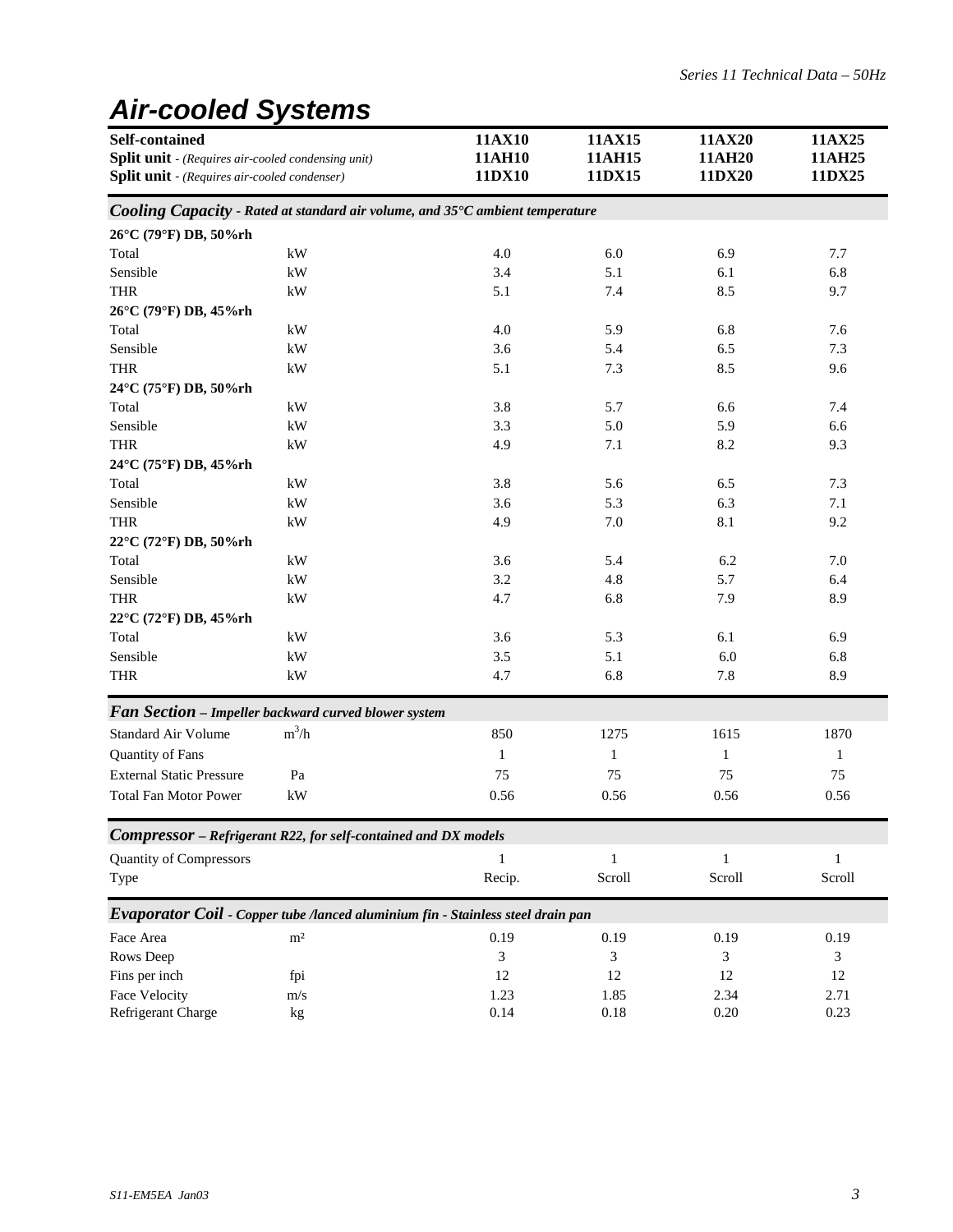| <b>Self-contained</b><br>Split unit - (Requires air-cooled condensing unit)<br><b>Split unit</b> - (Requires air-cooled condenser) |                                                                                               | 11AX10<br>11AH10<br>11DX10 | 11AX15<br>11AH15<br>11DX15 | 11AX20<br>11AH20<br>11DX20                                | 11AX25<br>11AH25<br>11DX25 |
|------------------------------------------------------------------------------------------------------------------------------------|-----------------------------------------------------------------------------------------------|----------------------------|----------------------------|-----------------------------------------------------------|----------------------------|
|                                                                                                                                    | <b>Reheat Section</b> - Electric Reheat - finned tubular type heater, -Optional               |                            |                            |                                                           |                            |
| Capacity<br>Quantity of Heaters                                                                                                    | kW                                                                                            | 5<br>$\mathbf{1}$          | 5<br>$\mathbf{1}$          | 5<br>1                                                    | 5<br>1                     |
| Humidifier - Electrode boiler type, -Optional                                                                                      |                                                                                               |                            |                            |                                                           |                            |
| <b>Steam Generation Capacity</b>                                                                                                   | Lb/hr                                                                                         | 5.0                        | 5.0                        | 5.0                                                       | 5.0                        |
| Humidifier Power                                                                                                                   | kW                                                                                            | 1.7                        | 1.7                        | 1.7                                                       | 1.7                        |
| <b>Filter Section - Pleated disposable type</b>                                                                                    |                                                                                               |                            |                            |                                                           |                            |
| Quantity of Filters                                                                                                                |                                                                                               | $\mathbf{1}$               | $\mathbf{1}$               | $\mathbf{1}$                                              | 1                          |
| Nominal Size<br>WxHxD                                                                                                              | mm                                                                                            |                            | 508 x 508 x 25.4           |                                                           |                            |
| <b>Piping Connection Size</b>                                                                                                      |                                                                                               |                            |                            |                                                           |                            |
| Liquid Line                                                                                                                        | - ODM -mm                                                                                     | 9.5                        | 9.5                        | 9.5                                                       | 9.5                        |
| Suction Line (11AH**)                                                                                                              | - ODM -mm                                                                                     | 15.9                       | 15.9                       | 15.9                                                      | 15.9                       |
| Hot Gas Line $(11DX**)$                                                                                                            | - ODM -mm                                                                                     | 12.7                       | 12.7                       | 12.7                                                      | 12.7                       |
| Humidifier Water                                                                                                                   | $-$ ODM $-$ mm                                                                                | 6.4                        | 6.4                        | 6.4                                                       | 6.4                        |
| Condensate Drain                                                                                                                   | - ODM -mm                                                                                     | 19.1                       | 19.1                       | 19.1                                                      | 19.1                       |
|                                                                                                                                    | Condenser Coil - Copper tube / aluminium fin (for 11AX** units only)                          |                            |                            |                                                           |                            |
| Face Area                                                                                                                          | m <sup>2</sup>                                                                                | 0.22                       | 0.22                       | 0.22                                                      | 0.22                       |
| Rows Deep                                                                                                                          |                                                                                               | $\overline{4}$             | $\overline{4}$             | $\overline{4}$                                            | 4                          |
| Fins per inch                                                                                                                      |                                                                                               | 10                         | 10                         | 10                                                        | 10                         |
| Face Velocity                                                                                                                      | m/s                                                                                           | 1.60                       | 2.79                       | 2.79                                                      | 2.79                       |
| Refrigerant Charge                                                                                                                 | kg                                                                                            | 1.1                        | 1.1                        | 1.1                                                       | 1.1                        |
|                                                                                                                                    | <b>Condenser Fan Module Section - Impeller Backward Curved Blower (for 11AX** units only)</b> |                            |                            |                                                           |                            |
| <b>Standard Air Volume</b>                                                                                                         | $m^3/h$                                                                                       | 1270                       | 2210                       | 2210                                                      | 2210                       |
| Quantity of Fans                                                                                                                   |                                                                                               | 1                          | 1                          | 1                                                         | 1                          |
| <b>Total Fan Motor Power</b>                                                                                                       | kW                                                                                            | 0.56                       | 0.56                       | 0.56                                                      | 0.56                       |
| <b>Physical Details</b>                                                                                                            |                                                                                               |                            |                            |                                                           |                            |
| Width x Depth x Height                                                                                                             | mm                                                                                            |                            | 603 x 1187 x 552           |                                                           |                            |
| Width x Depth x Height                                                                                                             | mm                                                                                            |                            |                            | 514 x 533 x 451 (condenser fan module with $11AX**$ only) |                            |
| Weight $(11AX**)$                                                                                                                  | kg                                                                                            | 107                        | 109                        | 111                                                       | 114                        |
| Weight $(11DX**)$                                                                                                                  | kg                                                                                            | $80\,$                     | 82                         | 84                                                        | 86                         |
| Weight $(11AH**)$                                                                                                                  | kg                                                                                            | 50                         | 50                         | 50                                                        | 50                         |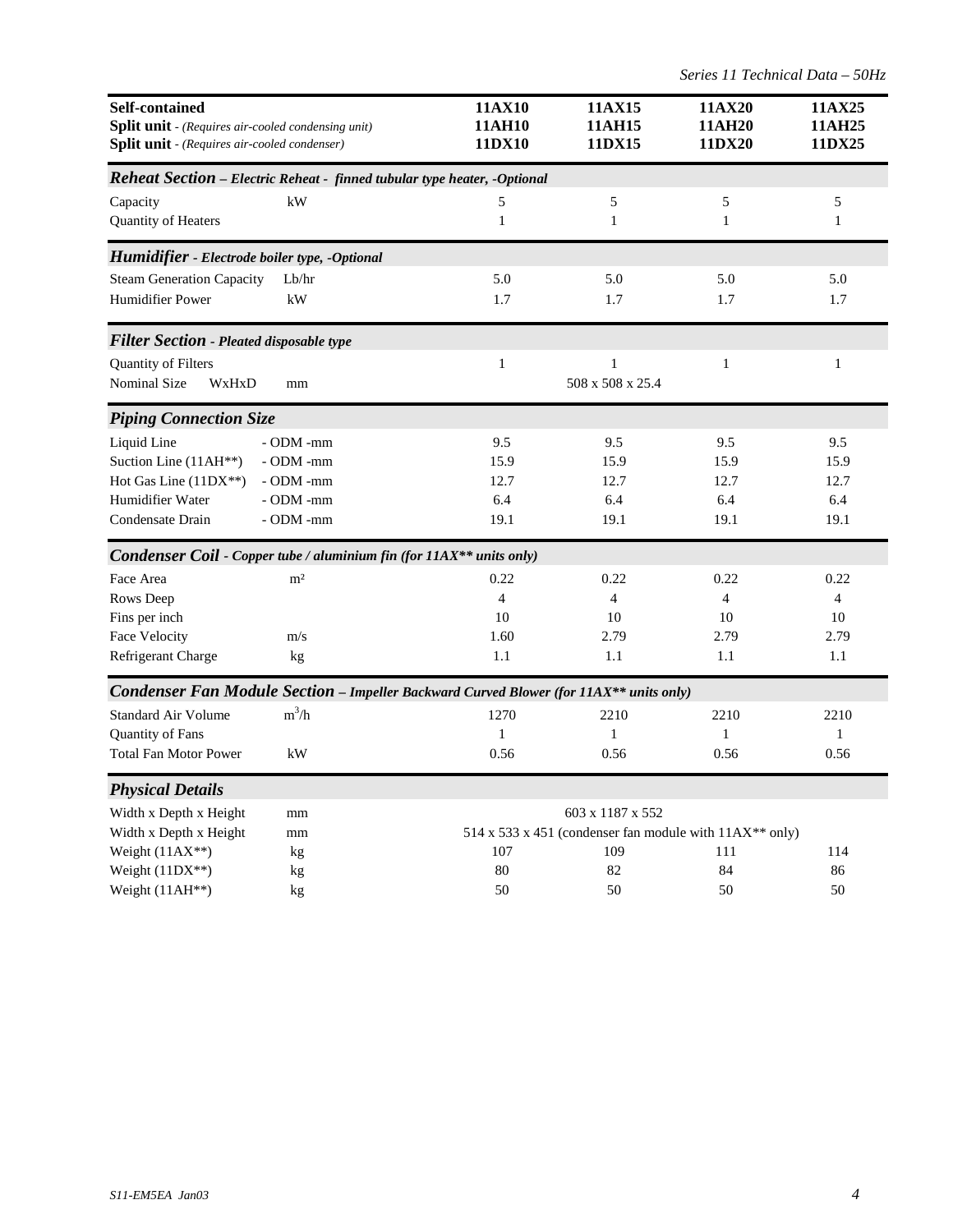|                                                      |                | 11RC10         | 11RC15          | 11RC20 | 11RC25 |
|------------------------------------------------------|----------------|----------------|-----------------|--------|--------|
| <b>Fan Section - Impeller Backward Curved Blower</b> |                |                |                 |        |        |
| <b>Standard Air Volume</b>                           | $m^3/h$        | 1270           | 2210            | 2210   | 2210   |
| <b>Quantity of Fans</b>                              |                |                |                 |        |        |
| <b>Total Fan Motor Power</b>                         | kW             | 0.56           | 0.56            | 0.56   | 0.56   |
| Condenser Coil - Copper tube / aluminium fin         |                |                |                 |        |        |
| Face Area                                            | m <sup>2</sup> | 0.22           | 0.22            | 0.22   | 0.22   |
| Rows Deep                                            |                | $\overline{4}$ | 4               | 4      | 4      |
| Fins per inch                                        |                | 10             | 10              | 10     | 10     |
| Face Velocity                                        | m/s            | 1.60           | 2.79            | 2.79   | 2.79   |
| Normal Refrigerant Charge                            | kg             | 1.1            | 1.1             | 1.1    | 1.1    |
| Flooded Refrigerant Charge                           | kg             | 2.4            | 2.4             | 2.4    | 2.4    |
| <b>Piping Connection Size</b>                        |                |                |                 |        |        |
| Liquid Line                                          | $-$ ODM $-$ mm | 9.5            | 9.5             | 9.5    | 9.5    |
| Discharge Line                                       | - ODM -mm      | 12.7           | 12.7            | 12.7   | 12.7   |
| <b>Physical Details</b>                              |                |                |                 |        |        |
| Width x Depth x Height                               | mm             |                | 610 x 635 x 552 |        |        |
| Weight                                               | kg             | 34             | 34              | 34     | 34     |

#### *Air-cooled Remote Indoor Condensers – (for use with 11DX\*\*)*

#### *Air-cooled Remote Outdoor Condensers – (for use with 11DX\*\*)*

|                               |                                               | 11AR10 | 11AR15 | 11AR20           | 11AR25 |
|-------------------------------|-----------------------------------------------|--------|--------|------------------|--------|
|                               | Fan Section - Impeller Backward Curved Blower |        |        |                  |        |
| <b>Standard Air Volume</b>    | $m^3/h$                                       | 2720   | 2720   | 2720             | 3740   |
| Quantity of Fans              | 1                                             |        |        |                  |        |
| <b>Total Fan Motor Power</b>  | kW                                            | 0.14   | 0.14   | 0.14             | 0.19   |
|                               | Condenser Coil - Copper tube / aluminium fin  |        |        |                  |        |
| Face Area                     | m <sup>2</sup>                                | 0.39   | 0.39   | 0.39             | 0.39   |
| Rows Deep                     |                                               | 3      | 3      | 3                | 3      |
| Fins per inch                 |                                               | 13     | 13     | 13               | 13     |
| Face Velocity                 | m/s                                           | 1.95   | 1.95   | 1.95             | 2.68   |
| Normal Refrigerant Charge     | kg                                            | 1.4    | 1.4    | 1.4              | 1.4    |
| Flooded Refrigerant Charge    | kg                                            | 3.1    | 3.1    | 3.1              | 3.1    |
| <b>Piping Connection Size</b> |                                               |        |        |                  |        |
| Liquid Line                   | $-$ ODM $-$ mm                                | 9.5    | 9.5    | 9.5              | 9.5    |
| Discharge Line                | $-$ ODM $-$ mm                                | 12.7   | 12.7   | 12.7             | 12.7   |
| <b>Physical Details</b>       |                                               |        |        |                  |        |
| Width x Depth x Height        | mm                                            |        |        | 1040 x 330 x 660 |        |
| Weight                        | kg                                            | 43     | 43     | 43               | 43     |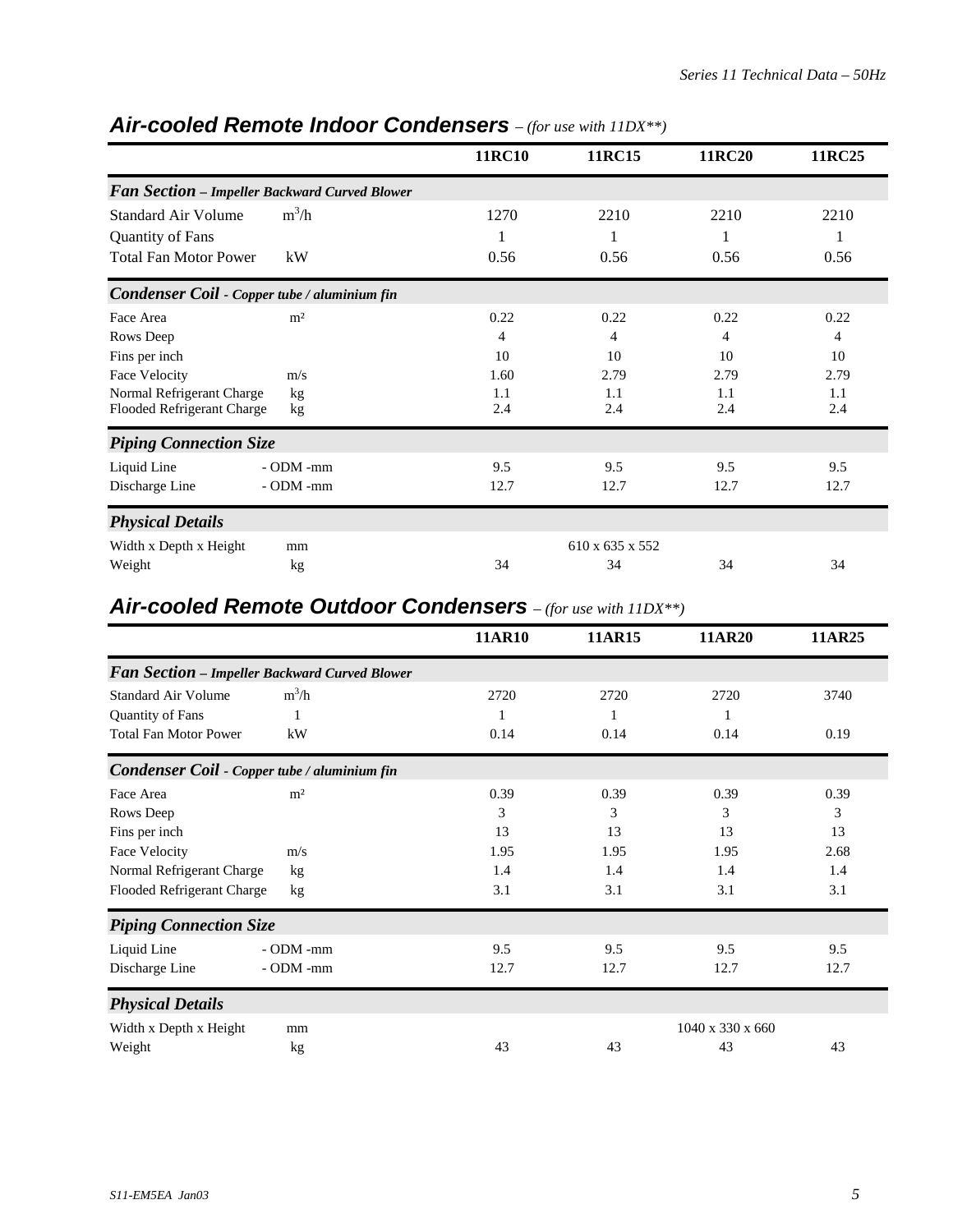|                                                      |                |   | <b>11RU10</b> | 11RU15 | <b>11RU20</b>   | 11RU25       |
|------------------------------------------------------|----------------|---|---------------|--------|-----------------|--------------|
| <b>Fan Section - Impeller Backward Curved Blower</b> |                |   |               |        |                 |              |
| Standard Air Volume                                  | $m^3/h$        |   | 1270          | 2210   | 2210            | 2210         |
| Quantity of Fans                                     |                | 1 |               |        |                 |              |
| <b>Total Fan Motor Power</b>                         | kW             |   | 0.56          | 0.56   | 0.56            | 0.56         |
| Compressor - Refrigerant R22, Located in remote unit |                |   |               |        |                 |              |
| <b>Quantity of Compressors</b>                       |                |   |               | 1      |                 | $\mathbf{1}$ |
| Type                                                 |                |   | Recip.        | Scroll | Scroll          | Scroll       |
| Condenser Coil - Copper tube / aluminium fin         |                |   |               |        |                 |              |
| Face Area                                            | m <sup>2</sup> |   | 0.22          | 0.22   | 0.22            | 0.22         |
| Rows Deep                                            |                |   | 4             | 4      | 4               | 4            |
| Fins per inch                                        |                |   | 10            | 10     | 10              | 10           |
| Face Velocity                                        | m/s            |   | 1.60          | 2.79   | 2.79            | 2.79         |
| Normal Refrigerant Charge                            | kg             |   | 1.1           | 1.1    | 1.1             | 1.1          |
| Flooded Refrigerant Charge                           | kg             |   | 2.4           | 2.4    | 2.4             | 2.4          |
| <b>Piping Connection Size</b>                        |                |   |               |        |                 |              |
| Liquid Line                                          | - ODM -mm      |   | 9.5           | 9.5    | 9.5             | 9.5          |
| <b>Suction Line</b>                                  | $-$ ODM $-$ mm |   | 15.9          | 15.9   | 15.9            | 15.9         |
| <b>Physical Details</b>                              |                |   |               |        |                 |              |
| Width x Depth x Height                               | mm             |   |               |        | 610 x 635 x 552 |              |
| Weight                                               | kg             |   | 57            | 59     | 61              | 64           |

### *Air-cooled Remote Indoor Condensing Unit – (for use with 11AH\*\*)*

### *Air-cooled Remote Outdoor Condensing Unit – (for use with 11AH\*\*)*

|                                                 |                                                       | 11AC10 | 11AC15 | 11AC20           | 11AC25 |
|-------------------------------------------------|-------------------------------------------------------|--------|--------|------------------|--------|
| <b>Fan Section - Direct drive Propeller Fan</b> |                                                       |        |        |                  |        |
| Standard Air Volume                             | $m^3/h$                                               | 2720   | 2720   | 2720             | 3740   |
| Quantity of Fans                                |                                                       | 1      |        |                  | 1      |
| <b>Total Fan Motor Power</b>                    | kW                                                    | 0.14   | 0.14   | 0.14             | 0.19   |
|                                                 | Compressor - Refrigerant R22, Located in outdoor unit |        |        |                  |        |
| <b>Quantity of Compressors</b>                  |                                                       |        | 1      |                  | 1      |
| Type                                            |                                                       | Recip. | Scroll | Scroll           | Scroll |
| Condenser Coil - Copper tube / aluminium fin    |                                                       |        |        |                  |        |
| Face Area                                       | m <sup>2</sup>                                        | 0.39   | 0.39   | 0.39             | 0.39   |
| Rows Deep                                       |                                                       | 3      | 3      | 3                | 3      |
| Fins per inch                                   |                                                       | 13     | 13     | 13               | 13     |
| Face Velocity                                   | m/s                                                   | 1.95   | 1.95   | 1.95             | 2.68   |
| Normal Refrigerant Charge                       | kg                                                    | 1.4    | 1.4    | 1.4              | 1.4    |
| Flooded Refrigerant Charge                      | kg                                                    | 3.1    | 3.1    | 3.1              | 3.1    |
| <b>Piping Connection Size</b>                   |                                                       |        |        |                  |        |
| Liquid Line                                     | $-$ ODM $-$ mm                                        | 9.5    | 9.5    | 9.5              | 9.5    |
| <b>Suction Line</b>                             | $-$ ODM $-$ mm                                        | 15.9   | 15.9   | 15.9             | 15.9   |
| <b>Physical Details</b>                         |                                                       |        |        |                  |        |
| Width x Depth x Height                          | mm                                                    |        |        | 1040 x 330 x 660 |        |
| Weight                                          | kg                                                    | 66     | 66     | 66               | 66     |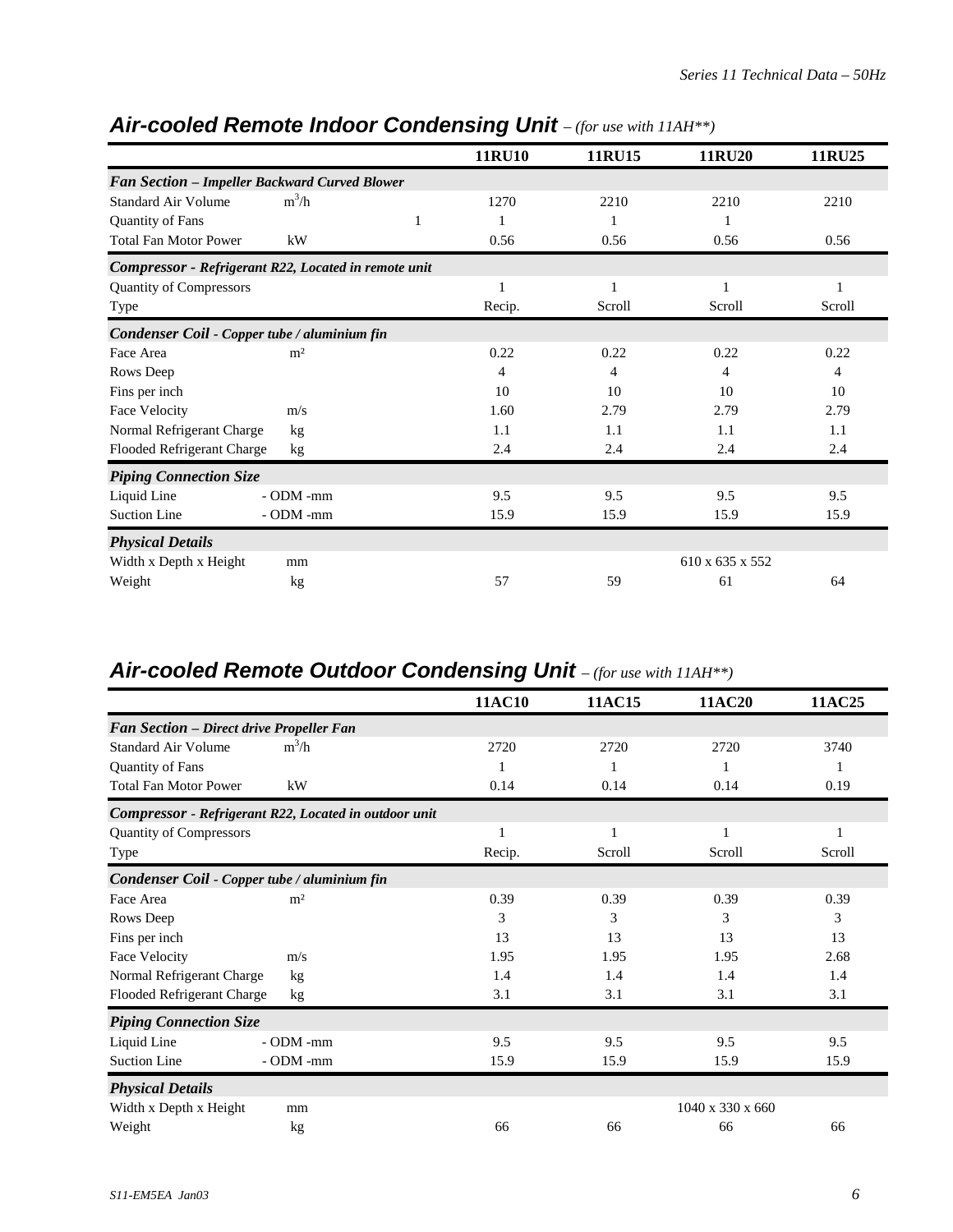# *Water-cooled Systems*

| Self-contained<br><b>Split unit</b> – (requires water-cooled condensing unit)   |                        | 11WX10<br>11AH10 | 11WX15<br>11AH15 | 11WX20<br>11AH20 | 11WX25<br>11AH25 |
|---------------------------------------------------------------------------------|------------------------|------------------|------------------|------------------|------------------|
| Cooling Capacity - Rated at standard air volume, 46°C condensing temperature    |                        |                  |                  |                  |                  |
| 79°F (26°C) DB, 50%rh                                                           |                        |                  |                  |                  |                  |
| Total                                                                           | kW                     | 4.1              | 6.1              | 7.1              | 8.1              |
| Sensible                                                                        | kW                     | 3.4              | 5.2              | 6.2              | 7.0              |
| <b>THR</b>                                                                      | kW                     | 5.2              | 7.6              | 8.8              | 10.0             |
| 79°F (26°C) DB, 45%rh                                                           |                        |                  |                  |                  |                  |
| Total                                                                           | kW                     | 4.0              | 6.1              | 7.0              | 8.0              |
| Sensible                                                                        | kW                     | 3.7              | 5.5              | 6.6              | 7.5              |
| <b>THR</b>                                                                      | kW                     | 5.1              | 7.5              | 8.7              | 9.9              |
| 75°F (24°C) DB, 50%rh                                                           |                        |                  |                  |                  |                  |
| Total                                                                           | kW                     | 3.8              | 5.8              | 6.8              | 7.7              |
| Sensible                                                                        | kW                     | 3.3              | 5.0              | 6.0              | 6.8              |
| <b>THR</b>                                                                      | $\mathbf{k}\mathbf{W}$ | 4.9              | 7.2              | 8.4              | 9.7              |
| 75°F (24°C) DB, 45%rh                                                           |                        |                  |                  |                  |                  |
| Total                                                                           | $\mathbf{k}\mathbf{W}$ | 3.8              | 5.7              | 6.6              | 7.6              |
| Sensible                                                                        | kW                     | 3.6              | 5.3              | 6.4              | 7.3              |
| <b>THR</b>                                                                      | kW                     | 4.9              | 7.1              | 8.3              | 9.5              |
| 72°F (22°C) DB, 50%rh                                                           |                        |                  |                  |                  |                  |
| Total                                                                           | kW                     | 3.6              | 5.5              | 6.4              | 7.3              |
| Sensible                                                                        | kW                     | 3.2              | 4.8              | 5.8              | 6.6              |
| <b>THR</b>                                                                      | kW                     | 4.7              | 6.9              | 8.0              | 9.2              |
| 72°F (22°C) DB, 45%rh                                                           |                        |                  |                  |                  |                  |
| Total                                                                           | $\mathbf{k}\mathbf{W}$ | 3.6              | 5.4              | 6.3              | 7.2              |
| Sensible                                                                        | kW                     | 3.5              | 5.1              | 6.1              | 7.0              |
| <b>THR</b>                                                                      | kW                     | 4.7              | 6.8              | 7.9              | 9.1              |
| Fan Section - Impeller backward curved blower system                            |                        |                  |                  |                  |                  |
| <b>Standard Air Volume</b>                                                      | $m^3/h$                | 850              | 1275             | 1615             | 1870             |
| Quantity of Fans                                                                |                        | 1                | 1                | 1                | 1                |
| <b>External Static Pressure</b>                                                 | Pa                     | 75               | 75               | 75               | 75               |
| <b>Total Fan Motor Power</b>                                                    | kW                     | 0.56             | 0.56             | 0.56             | 0.56             |
| Compressor - Refrigerant R22, for self-contained and DX models                  |                        |                  |                  |                  |                  |
| <b>Quantity of Compressors</b>                                                  |                        | 1                | $\mathbf{1}$     | 1                | 1                |
| Type                                                                            |                        | Recip.           | Scroll           | Scroll           | Scroll           |
| Evaporator Coil - Copper tube /lanced aluminium fin - Stainless steel drain pan |                        |                  |                  |                  |                  |
| Face Area                                                                       | m <sup>2</sup>         | 0.19             | 0.19             | 0.19             | 0.19             |
| Rows Deep                                                                       |                        | 3                | 3                | 3                | 3                |
| Fins per inch                                                                   | fpi                    | 12               | 12               | 12               | 12               |
| Face Velocity                                                                   |                        | 1.23             | 1.85             | 2.34             | 2.71             |
|                                                                                 | m/s                    | 0.14             |                  | $0.20\,$         | 0.86             |
| Refrigerant                                                                     | kg                     |                  | 0.18             |                  |                  |
| Reheat Section - Electric Reheat - finned tubular type heater, -Optional        |                        |                  |                  |                  |                  |
| Capacity                                                                        | kW                     | 5                | 5                | 5                | 5                |
| Quantity of Heaters                                                             |                        | 1                | 1                |                  |                  |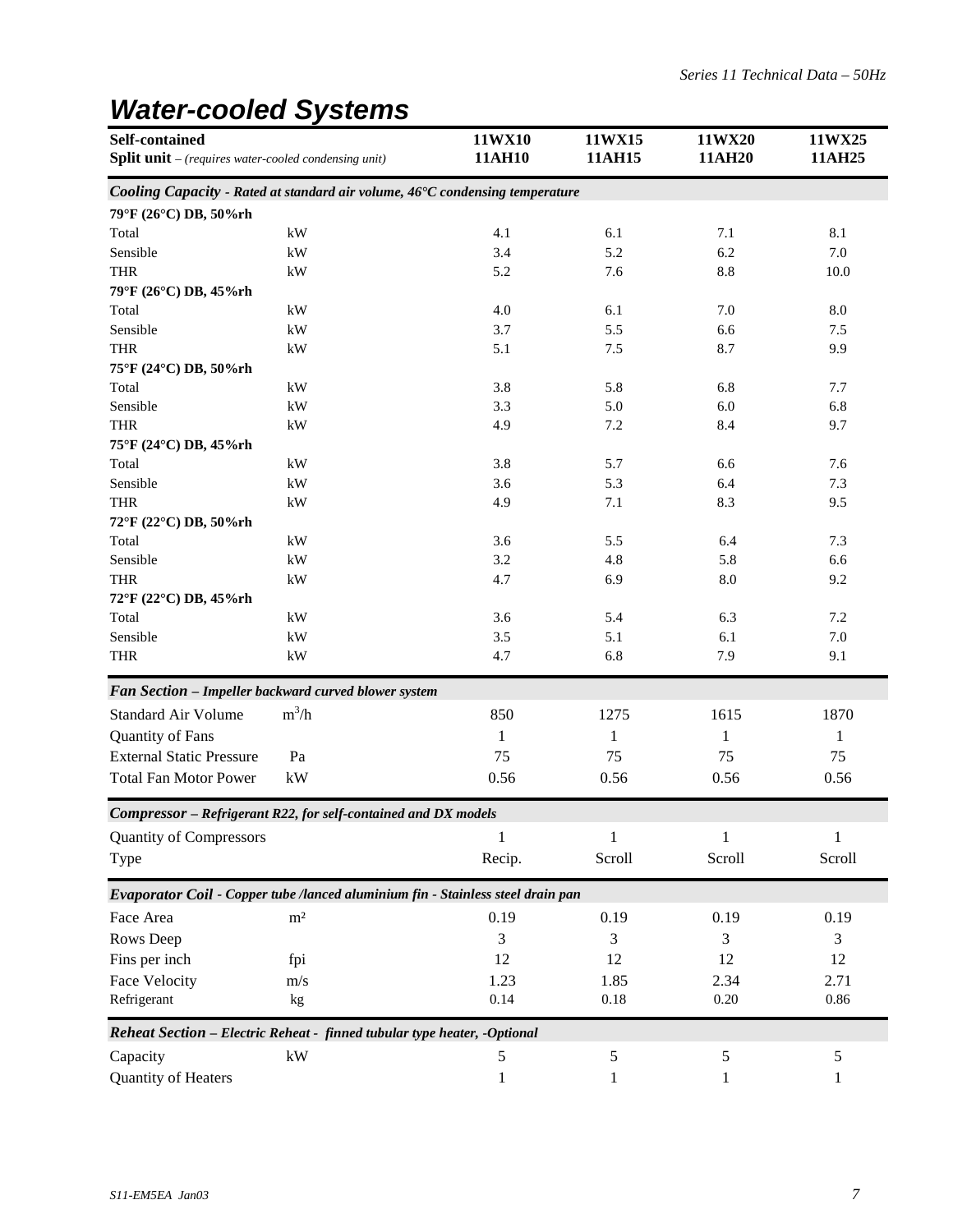| <b>Self-contained</b>                                       |                | 11WX10           | 11WX15 | 11WX20           | 11WX25 |  |
|-------------------------------------------------------------|----------------|------------------|--------|------------------|--------|--|
| <b>Split unit</b> – (requires water-cooled condensing unit) |                | 11AH10           | 11AH15 | 11AH20           | 11AH25 |  |
| Humidifier - Electrode boiler type, -Optional               |                |                  |        |                  |        |  |
| <b>Steam Generation Capacity</b>                            | Lb/hr          | 5.0              | 5.0    | 5.0              | 5.0    |  |
| <b>Humidifier Power</b>                                     | kW             | 1.7              | 1.7    | 1.7              | 1.7    |  |
| <b>Filter Section – Pleated disposable type</b>             |                |                  |        |                  |        |  |
| <b>Quantity of Filters</b>                                  |                | 1                |        |                  |        |  |
| <b>Nominal Size</b>                                         |                | 1                |        |                  |        |  |
| WxHxD                                                       |                | 1                |        |                  |        |  |
| mm                                                          |                | 508 x 508 x 25.4 |        |                  |        |  |
| <b>Piping Connection Size</b>                               |                |                  |        |                  |        |  |
| Liquid Line<br><b>Suction Line</b>                          | $-$ ODM $-$ mm | 9.5              | 9.5    | 9.5              | 9.5    |  |
| Humidifier Water                                            | - ODM -mm      | 15.9             | 15.9   | 15.9             | 15.9   |  |
|                                                             | $-$ ODM $-$ mm | 19.1             | 19.1   | 19.1             | 19.1   |  |
| Condensate Drain                                            | $-$ ODM $-$ mm | 15.9             | 15.9   | 15.9             | 15.9   |  |
| Condensing Water                                            | - ODM -mm      | 22.2             | 22.2   | 22.2             | 22.2   |  |
| <b>Physical Details</b>                                     |                |                  |        |                  |        |  |
| Width x Depth x Height                                      | mm             |                  |        | 603 x 1187 x 552 |        |  |
| Weight $(11WX**)$                                           | kg             | 79               | 82     | 84               | 42     |  |
| Weight (11AH**)                                             | kg             | 50               | 50     | 50               | 50     |  |

### *Water-cooled Remote Indoor Condensing Unit - (for use with 11AH\*\*)*

|                                |                                                                                                   | 11WC10 | 11WC15 | 11WC20           | 11WC25 |
|--------------------------------|---------------------------------------------------------------------------------------------------|--------|--------|------------------|--------|
|                                | Compressor - Refrigerant R22, Located in remote unit                                              |        |        |                  |        |
| <b>Quantity of Compressors</b> |                                                                                                   | 1      | 1      | 1                | 1      |
| Type                           |                                                                                                   | Recip. | Scroll | Scroll           | Scroll |
| <b>Condenser</b>               |                                                                                                   |        |        |                  |        |
| Refrigerant Charge             | kg                                                                                                | 0.59   | 0.68   | 0.79             | 0.86   |
|                                | <b>Condensing Water Requirement</b> (for self-contained units and remote indoor condensing units) |        |        |                  |        |
| $32.2^{\circ}$ C EWT           |                                                                                                   |        |        |                  |        |
| <b>Flow Rate</b>               | L/s                                                                                               | 0.13   | 0.19   | 0.17             | 0.28   |
| Unit Pressure Drop             | kPa                                                                                               | 24.8   | 15.7   | 14.0             | 29.8   |
| 35°C EWT                       |                                                                                                   |        |        |                  |        |
| <b>Flow Rate</b>               | L/s                                                                                               | 0.22   | 0.32   | 0.46             | 0.52   |
| Unit Pressure Drop             | kPa                                                                                               | 53.8   | 36.4   | 68.2             | 76.0   |
|                                | Physical Details Water Regulating Valve - 2-way, head pressure controlled                         |        |        |                  |        |
| Size                           | mm                                                                                                | 19.1   | 19.1   | 19.1             | 19.1   |
| <b>Piping Connection Size</b>  |                                                                                                   |        |        |                  |        |
| Liquid Line                    | - ODM -mm                                                                                         | 9.5    | 9.5    | 9.5              | 9.5    |
| <b>Suction Line</b>            | $-$ ODM $-$ mm                                                                                    | 15.9   | 15.9   | 15.9             | 15.9   |
| <b>Condensing Water</b>        | - ODM -mm                                                                                         | 22.2   | 22.2   | 22.2             | 22.2   |
| <b>Physical Details</b>        |                                                                                                   |        |        |                  |        |
| Width x Depth x Height         | mm                                                                                                |        |        | 1016 x 360 x 660 |        |
| Weight                         | kg                                                                                                | 66     | 66     | 66               | 66     |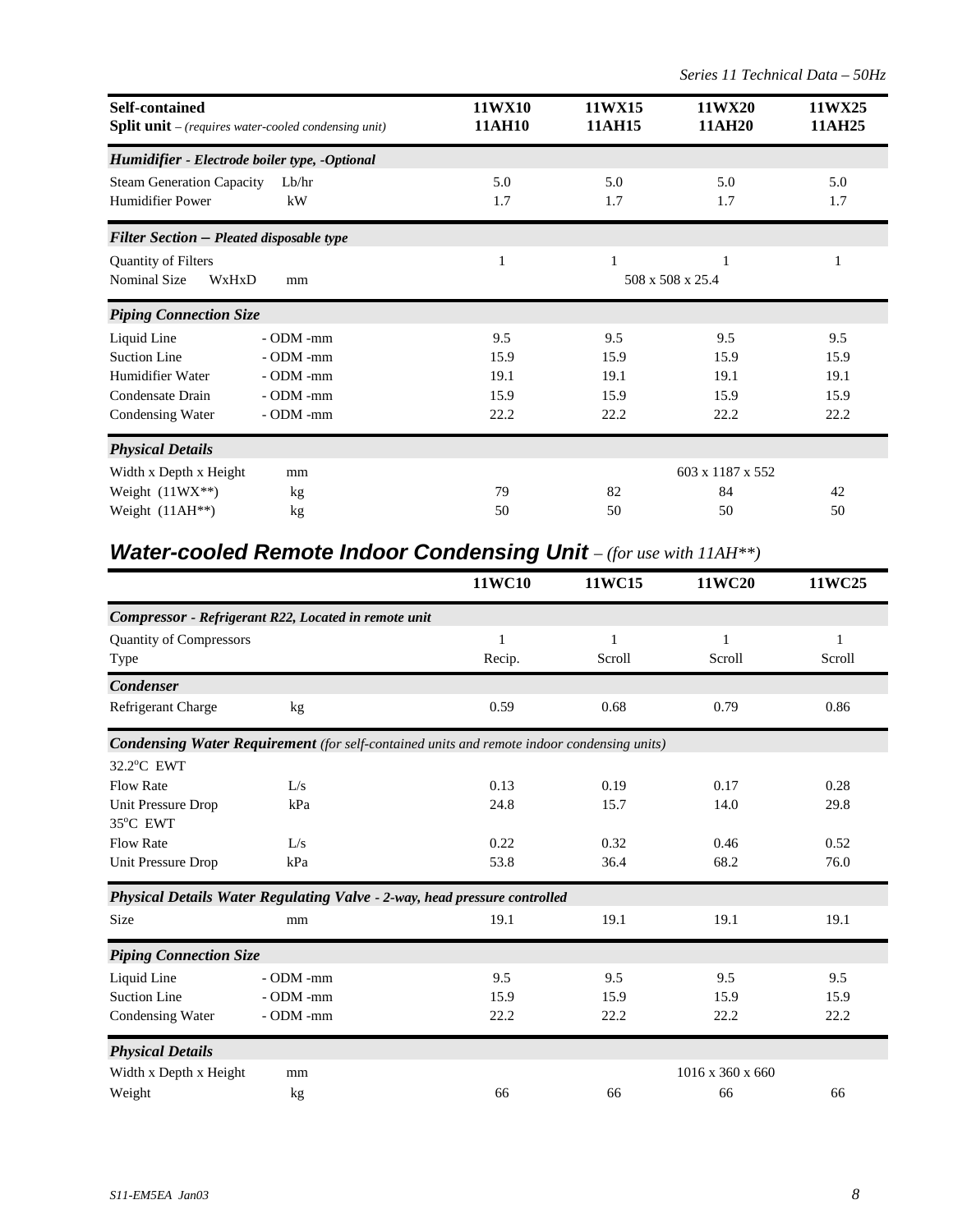## *Glycol-cooled Systems*

| Self-contained<br><b>Split unit</b> – requires glycol-cooled condensing unit |                        | 11GX10<br>11AH10                                                                | 11GX15<br>11AH15 | 11GX20<br>11AH20 | 11GX25<br>11AH25 |
|------------------------------------------------------------------------------|------------------------|---------------------------------------------------------------------------------|------------------|------------------|------------------|
| Cooling Capacity - Rated at standard air volume                              |                        |                                                                                 |                  |                  |                  |
| 79°F (26°C) DB, 50%rh                                                        |                        |                                                                                 |                  |                  |                  |
| Total                                                                        | kW                     | 4.1                                                                             | 6.1              | 7.1              | 8.1              |
| Sensible                                                                     | kW                     | 3.4                                                                             | 5.2              | 6.2              | 7.0              |
| <b>THR</b>                                                                   | kW                     | 5.2                                                                             | 7.6              | 8.8              | 10.0             |
| 79°F (26°C) DB, 45%rh                                                        |                        |                                                                                 |                  |                  |                  |
| Total                                                                        | kW                     | 4.0                                                                             | 6.1              | 7.0              | 8.0              |
| Sensible                                                                     | kW                     | 3.7                                                                             | 5.5              | 6.6              | 7.5              |
| <b>THR</b>                                                                   | $\mathbf{k}\mathbf{W}$ | 5.1                                                                             | 7.5              | 8.7              | 9.9              |
| 75°F (24°C) DB, 50%rh                                                        |                        |                                                                                 |                  |                  |                  |
| Total                                                                        | $\mathbf{k}\mathbf{W}$ | 3.8                                                                             | 5.8              | 6.8              | 7.7              |
| Sensible                                                                     | $\mathbf{k}\mathbf{W}$ | 3.3                                                                             | 5.0              | 6.0              | 6.8              |
| <b>THR</b>                                                                   | $\mathbf{k}\mathbf{W}$ | 4.9                                                                             | 7.2              | 8.4              | 9.7              |
| 75°F (24°C) DB, 45%rh                                                        |                        |                                                                                 |                  |                  |                  |
| Total                                                                        | kW                     | 3.8                                                                             | 5.7              | 6.6              | 7.6              |
| Sensible                                                                     | $\mathbf{k}\mathbf{W}$ | 3.6                                                                             | 5.3              | 6.4              | 7.3              |
| <b>THR</b>                                                                   | $\mathbf{k}\mathbf{W}$ | 4.9                                                                             | 7.1              | 8.3              | 9.5              |
| 72°F (22°C) DB, 50%rh                                                        |                        |                                                                                 |                  |                  |                  |
| Total                                                                        | kW                     | 3.6                                                                             | 5.5              | 6.4              | 7.3              |
| Sensible                                                                     | kW                     | 3.2                                                                             | 4.8              | 5.8              | 6.6              |
| <b>THR</b>                                                                   | kW                     | 4.7                                                                             | 6.9              | 8.0              | 9.2              |
| 72°F (22°C) DB, 45%rh                                                        |                        |                                                                                 |                  |                  |                  |
| Total                                                                        | kW                     | 3.6                                                                             | 5.4              | 6.3              | 7.2              |
| Sensible                                                                     | $\mathbf{k}\mathbf{W}$ | 3.5                                                                             | 5.1              | 6.1              | 7.0              |
| <b>THR</b>                                                                   | kW                     | 4.7                                                                             | 6.8              | 7.9              | 9.1              |
| Fan Section - Impeller backward curved blower system                         |                        |                                                                                 |                  |                  |                  |
| <b>Standard Air Volume</b>                                                   | $m^3/h$                | 850                                                                             | 1275             | 1615             | 1870             |
| Quantity of Fans                                                             |                        | 1                                                                               | $\mathbf{1}$     | $\mathbf{1}$     | 1                |
| <b>External Static Pressure</b>                                              | Pa                     | 75                                                                              | 75               | 75               | 75               |
| <b>Total Fan Motor Power</b>                                                 | kW                     | 0.56                                                                            | 0.56             | 0.56             | 0.56             |
| Compressor - Refrigerant R22, for self-contained and DX models               |                        |                                                                                 |                  |                  |                  |
| <b>Quantity of Compressors</b>                                               |                        | $\mathbf{1}$                                                                    | $\mathbf{1}$     | 1                | 1                |
| Type                                                                         |                        | Recip.                                                                          | Scroll           | Scroll           | Scroll           |
|                                                                              |                        | Evaporator Coil - Copper tube /lanced aluminium fin - Stainless steel drain pan |                  |                  |                  |
| Face Area                                                                    | m <sup>2</sup>         | 0.19                                                                            | 0.19             | 0.19             | 0.19             |
| Rows Deep                                                                    |                        | 3                                                                               | 3                | 3                | 3                |
| Fins per inch                                                                | fpi                    | 12                                                                              | 12               | 12               | 12               |
| Face Velocity                                                                | m/s                    | 1.23                                                                            | 1.85             | 2.34             | 2.71             |
| Refrigerant                                                                  | kg                     | 0.14                                                                            | 0.18             | 0.20             | 0.86             |
| Reheat Section - Electric Reheat - finned tubular type heater, -Optional     |                        |                                                                                 |                  |                  |                  |
| Capacity                                                                     | kW                     | 5                                                                               | 5                | 5                | 5                |
| Quantity of Heaters                                                          |                        |                                                                                 |                  |                  |                  |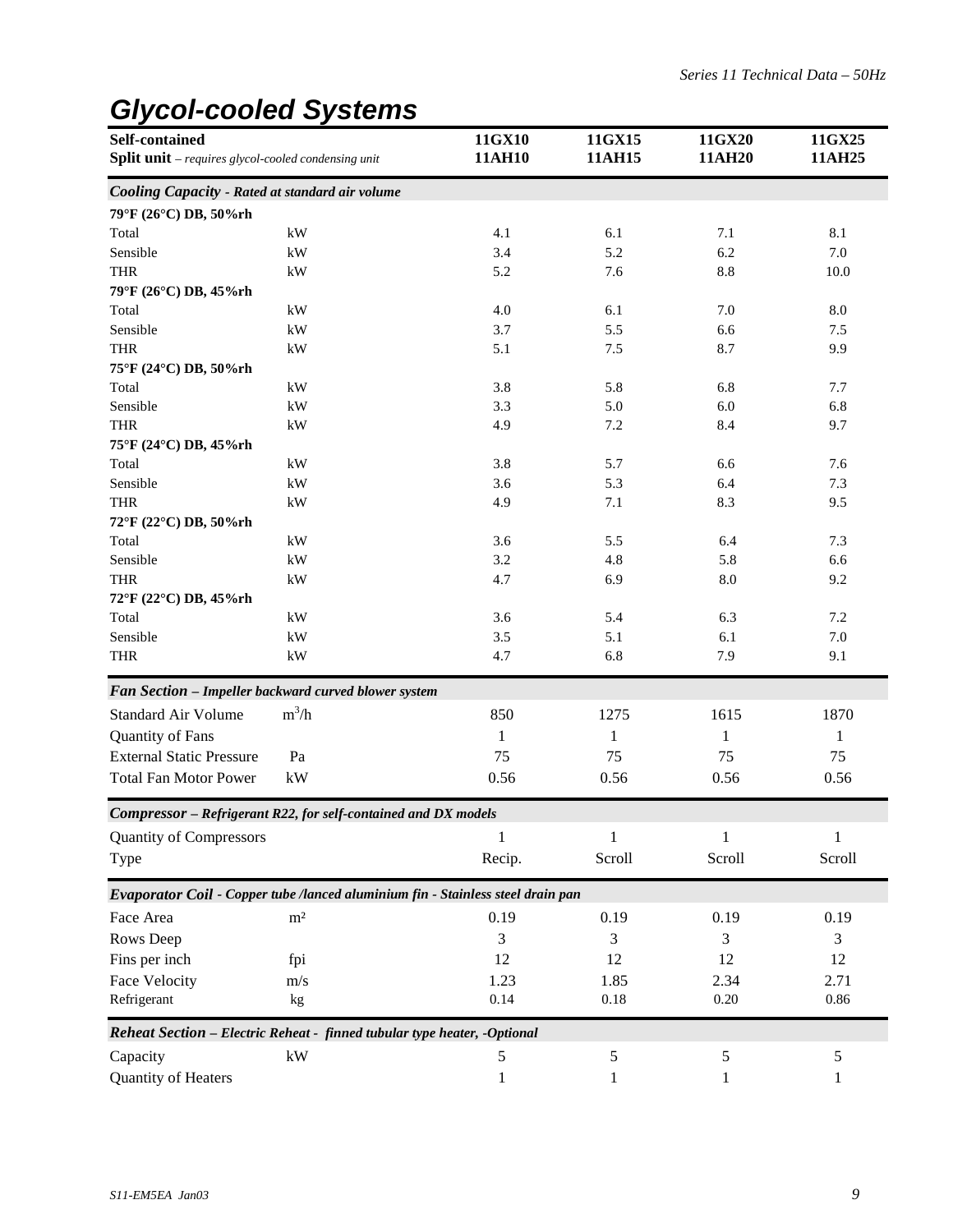| <b>Self-contained</b><br><b>Split unit</b> - requires glycol-cooled condensing unit |                                               | 11GX10<br>11AH10 | 11GX15<br>11AH15 | 11GX20<br>11AH20 | 11GX25<br>11AH25 |
|-------------------------------------------------------------------------------------|-----------------------------------------------|------------------|------------------|------------------|------------------|
|                                                                                     | Humidifier - Electrode boiler type, -Optional |                  |                  |                  |                  |
| <b>Steam Generation Capacity</b>                                                    | Lb/hr                                         | 5.0              | 5.0              | 5.0              | 5.0              |
| <b>Humidifier Power</b>                                                             | kW                                            | 1.7              | 1.7              | 1.7              | 1.7              |
| Filter Section - Pleated disposable type                                            |                                               |                  |                  |                  |                  |
| <b>Quantity of Filters</b>                                                          |                                               | $\mathbf{1}$     | 1                | 1                | 1                |
| Nominal Size<br>WxHxD                                                               | mm                                            |                  |                  | 508 x 508 x 25.4 |                  |
| <b>Piping Connection Size</b>                                                       |                                               |                  |                  |                  |                  |
| Liquid Line                                                                         | $-$ ODM $-$ mm                                | 9.5              | 9.5              | 9.5              | 9.5              |
| Suction Line                                                                        | $-$ ODM $-$ mm                                | 15.9             | 15.9             | 15.9             | 15.9             |
| Humidifier Water                                                                    | $-$ ODM $-$ mm                                | 6.4              | 6.4              | 6.4              | 6.4              |
| Condensate Drain                                                                    | $-$ ODM $-$ mm                                | 19.1             | 19.1             | 19.1             | 19.1             |
| <b>Glycol Solution</b>                                                              | $-$ OD $-$ mm                                 | 22.2             | 22.2             | 22.2             | 22.2             |
| <b>Physical Details</b>                                                             |                                               |                  |                  |                  |                  |
| Width x Depth x Height                                                              | mm                                            |                  |                  | 603 x 1187 x 552 |                  |
| Weight $(11GX**)$                                                                   | kg                                            | 79               | 82               | 84               | 42               |
| Weight (11AH**)                                                                     | kg                                            | 50               | 50               | 50               | 50               |

### *Glycol-cooled Remote Indoor Condensing Unit – (for use with 11AH\*\*)*

|                                |                                                                                                                          | 11GC10 | 11GC15 | 11GC20                       | 11GC25 |
|--------------------------------|--------------------------------------------------------------------------------------------------------------------------|--------|--------|------------------------------|--------|
|                                | Compressor - Refrigerant R22, Located in remote unit                                                                     |        |        |                              |        |
| <b>Quantity of Compressors</b> |                                                                                                                          | 1      | 1      | 1                            | 1      |
| Type                           |                                                                                                                          | Recip. | Scroll | Scroll                       | Scroll |
| <b>Condenser</b>               |                                                                                                                          |        |        |                              |        |
| Refrigerant Charge             | kg                                                                                                                       | 0.59   | 0.68   | 0.79                         | 0.86   |
|                                | <b>Glycol Solution Requirement</b> $-40\%$ ethylene glycol (for self-contained units and remote indoor condensing units) |        |        |                              |        |
| $35^{\circ}$ C EWT             |                                                                                                                          |        |        |                              |        |
| <b>Flow Rate</b>               | L/s                                                                                                                      | 0.11   | 0.16   | 0.20                         | 0.11   |
| Unit Pressure Drop             | kPa                                                                                                                      | 8.5    | 23.2   | 27.3                         | 5.0    |
| 40.6°C EWT                     |                                                                                                                          |        |        |                              |        |
| <b>Flow Rate</b>               | L/s                                                                                                                      | 0.27   | 0.47   | 0.57                         | 0.47   |
| Unit Pressure Drop             | kPa                                                                                                                      | 28.6   | 71.2   | 87.7                         | 48.0   |
|                                | Glycol Solution Regulating Valve - 2 way, head pressure controlled                                                       |        |        |                              |        |
| <b>Size</b>                    | mm                                                                                                                       | 19.1   | 19.1   | 19.1                         | 19.1   |
| <b>Piping Connection Size</b>  |                                                                                                                          |        |        |                              |        |
| Liquid Line                    | $-$ ODM $-$ mm                                                                                                           | 9.5    | 9.5    | 9.5                          | 9.5    |
| <b>Suction Line</b>            | $-$ ODM $-$ mm                                                                                                           | 15.9   | 15.9   | 15.9                         | 15.9   |
| <b>Glycol Solution</b>         | $-$ OD $-$ mm                                                                                                            | 22.2   | 22.2   | 22.2                         | 22.2   |
| <b>Physical Details</b>        |                                                                                                                          |        |        |                              |        |
| Width x Depth x Height         | mm                                                                                                                       |        |        | $1016 \times 360 \times 660$ |        |
| Weight                         | kg                                                                                                                       | 66     | 66     | 66                           | 66     |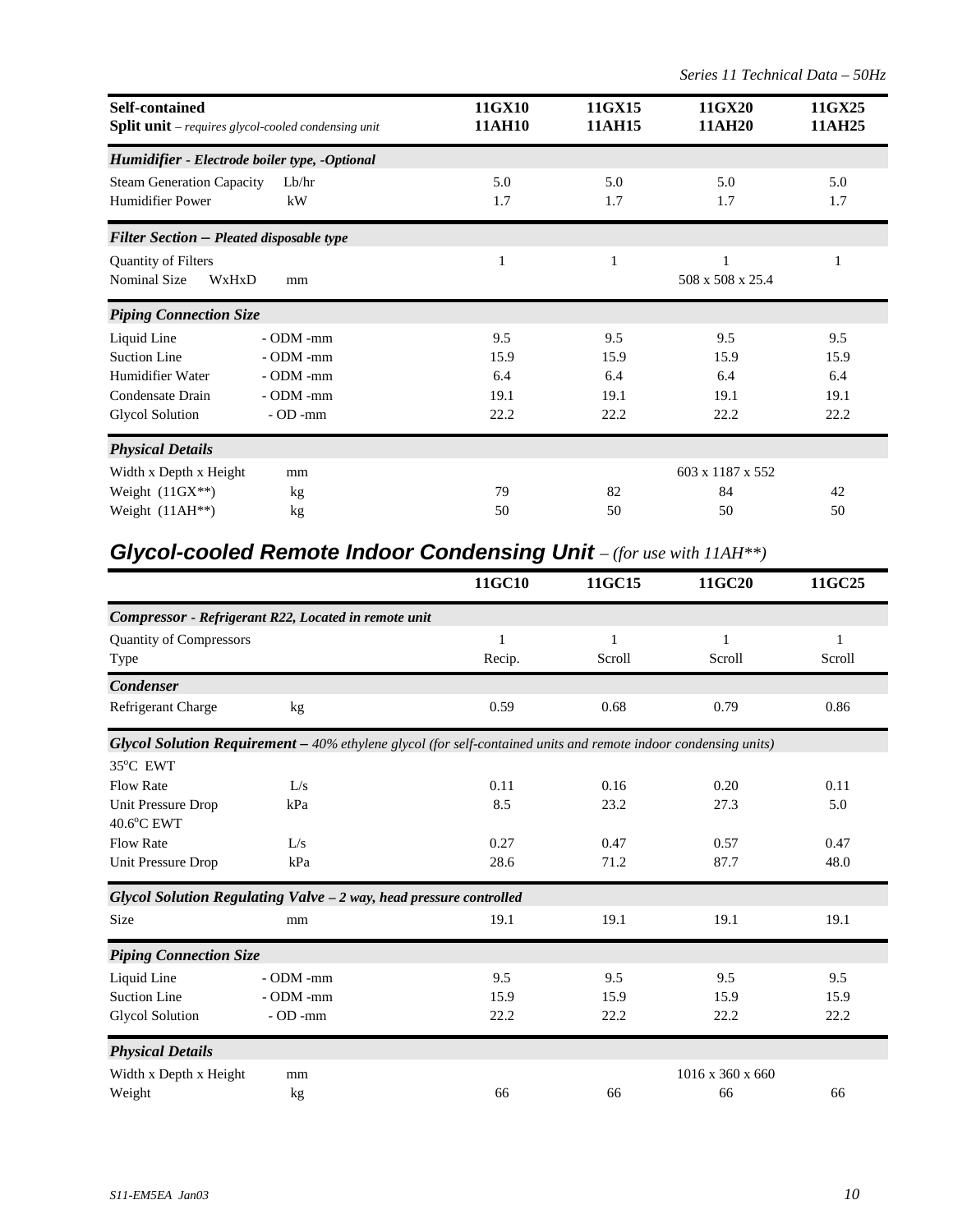### *Chilled Water System*

| Self-contained                                     |                        | 11CW10                                                                                                      | 11CW15       | 11CW20       | 11CW25 |
|----------------------------------------------------|------------------------|-------------------------------------------------------------------------------------------------------------|--------------|--------------|--------|
|                                                    |                        | Cooling Capacity - Rated at standard air volume, 7.2°C (45°F) entering water & 4.5°C (8°F) temperature rise |              |              |        |
| 26°C (79°F) DB, 50%rh                              |                        |                                                                                                             |              |              |        |
| Total                                              | kW                     | 5.7                                                                                                         | 7.9          | 9.4          | 10.4   |
| Sensible                                           | kW                     | 4.3                                                                                                         | 6.1          | 7.4          | 8.3    |
| Flow Rate                                          | L/s                    | 0.31                                                                                                        | 0.42         | 0.50         | 0.56   |
| <b>Unit Pressure Drop</b><br>26°C (79°F) DB, 45%rh | kPa                    | 26.0                                                                                                        | 42.3         | 57.2         | 67.8   |
| Total                                              | $\mathbf{k}\mathbf{W}$ | 5.3                                                                                                         | 7.3          | 8.8          | 9.8    |
| Sensible                                           | kW                     | 4.4                                                                                                         | 6.3          | 7.7          | 8.7    |
| <b>Flow Rate</b>                                   | L/s                    | 0.28                                                                                                        | 0.40         | 0.47         | 0.52   |
| Unit Pressure Drop<br>24°C (75°F) DB, 50%rh        | kPa                    | 23.1                                                                                                        | 38.6         | 51.3         | 61.1   |
| Total                                              | kW                     | 4.4                                                                                                         | 6.2          | 7.3          | 8.2    |
| Sensible                                           | kW                     | 3.7                                                                                                         | 5.3          | 6.5          | 7.3    |
| <b>Flow Rate</b>                                   | L/s                    | 0.24                                                                                                        | 0.33         | 0.40         | 0.44   |
| <b>Unit Pressure Drop</b><br>24°C (75°F) DB, 45%rh | kPa                    | 16.9                                                                                                        | 29.2         | 38.6         | 46.6   |
| Total                                              | kW                     | 4.2                                                                                                         | 5.8          | 6.8          | 7.3    |
| Sensible                                           | kW                     | 3.9                                                                                                         | 5.5          | 6.7          | 7.3    |
| Flow Rate                                          | L/s                    | 0.23                                                                                                        | 0.31         | 0.37         | 0.40   |
| Unit Pressure Drop<br>22°C (72°F) DB, 50%rh        | kPa                    | 14.7                                                                                                        | 26.0         | 34.4         | 38.6   |
| Total                                              | $\mathbf{k}\mathbf{W}$ | 3.6                                                                                                         | 4.9          | 5.7          | 6.2    |
| Sensible                                           | kW                     | 3.3                                                                                                         | 4.7          | 5.7          | 6.2    |
| Flow Rate                                          | L/s                    | 0.20                                                                                                        | 0.26         | 0.31         | 0.33   |
| <b>Unit Pressure Drop</b><br>22°C (72°F) DB, 45%rh | kPa                    | 11.3                                                                                                        | 20.1         | 26.0         | 30.3   |
| Total                                              | $\mathbf{k}\mathbf{W}$ | 3.3                                                                                                         | 4.6          | 5.6          | 6.2    |
| Sensible                                           | kW                     | 3.3                                                                                                         | 4.6          | 5.6          | 6.2    |
| Flow Rate                                          | L/s                    | 0.18                                                                                                        | 0.25         | 0.30         | 0.33   |
| Unit Pressure Drop                                 | kPa                    | 10.1                                                                                                        | 17.8         | 24.9         | 28.5   |
| Fan Section - Impeller Backward Curved Blower      |                        |                                                                                                             |              |              |        |
| <b>Standard Air Volume</b>                         | $m^3/h$                | 850                                                                                                         | 1275         | 1615         | 1870   |
| Quantity of Fans                                   |                        | $\mathbf{1}$                                                                                                | $\mathbf{1}$ | $\mathbf{1}$ | 1      |
| <b>External Static Pressure</b>                    | Pa                     | 75                                                                                                          | 75           | 75           | 75     |
| <b>Total Fan Motor Power</b>                       | $\mathbf{k}\mathbf{W}$ | 0.56                                                                                                        | 0.56         | 0.56         | 0.56   |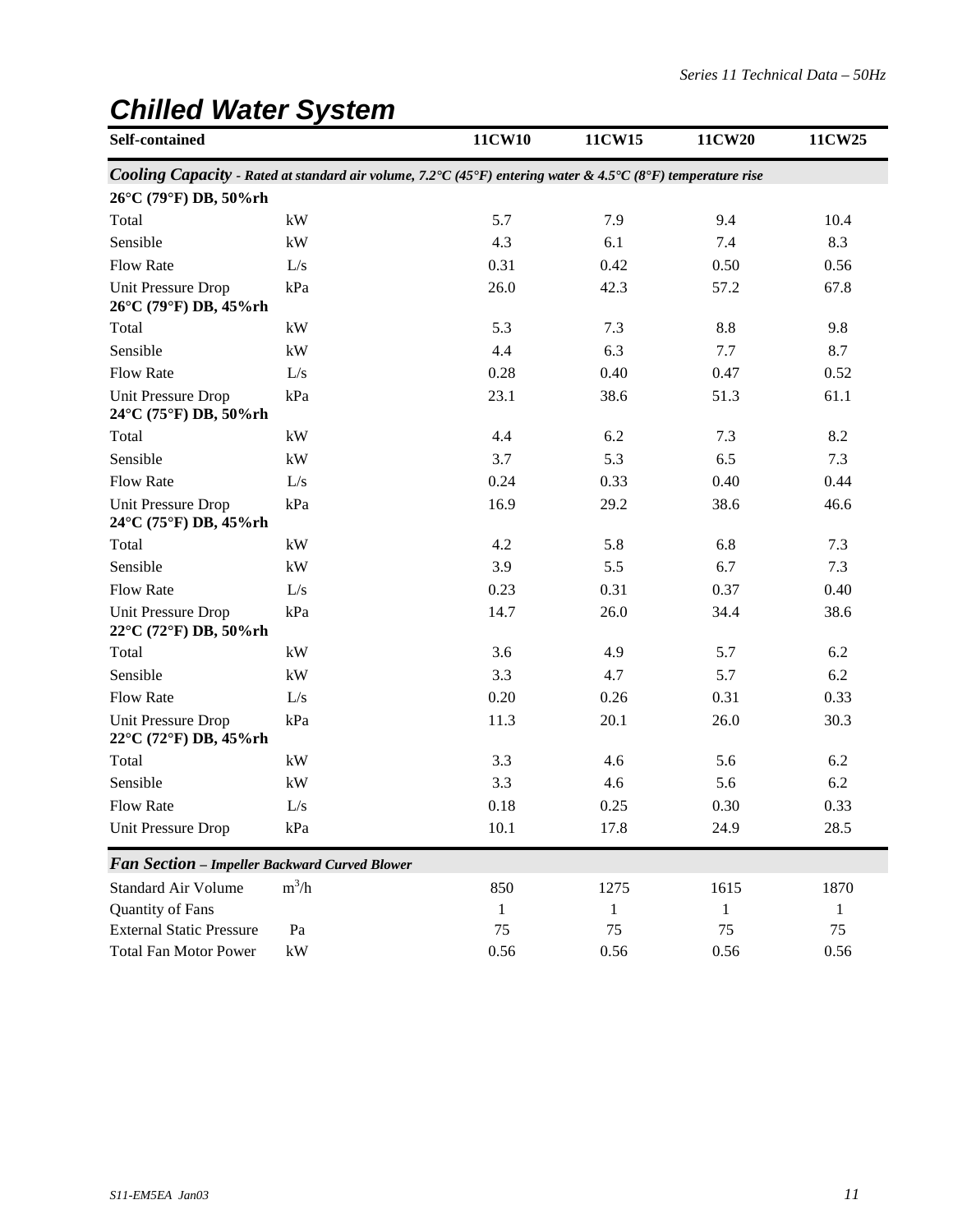| Self-contained                                  |                                                                                 | 11CW10 | 11CW15       | 11CW20           | 11CW25 |
|-------------------------------------------------|---------------------------------------------------------------------------------|--------|--------------|------------------|--------|
|                                                 | Evaporator Coil - Copper tube /lanced aluminium fin - Stainless steel drain pan |        |              |                  |        |
| Face Area                                       | m <sup>2</sup>                                                                  | 0.19   | 0.19         | 0.19             | 0.19   |
| Rows Deep                                       |                                                                                 | 3      | 3            | 3                | 3      |
| Fins per inch                                   | fpi                                                                             | 12     | 12           | 12               | 12     |
| Face Velocity                                   | m/s                                                                             | 1.23   | 1.85         | 2.34             | 2.71   |
|                                                 | Reheat Section - Electric Reheat - finned tubular type heater, -Optional        |        |              |                  |        |
| Capacity                                        | kW                                                                              | 5      | 5            | 5                | 5      |
| Quantity of Heaters                             |                                                                                 | 1      | 1            | 1                | 1      |
|                                                 | Humidifier - Electrode boiler type, -Optional                                   |        |              |                  |        |
| Steam Generation Capacity Lb/hr                 |                                                                                 | 5.0    | 5.0          | 5.0              | 5.0    |
| Humidifier Power                                | kW                                                                              | 1.7    | 1.7          | 1.7              | 1.7    |
| <b>Filter Section - Pleated disposable type</b> |                                                                                 |        |              |                  |        |
| Quantity of Filters                             |                                                                                 | 1      | $\mathbf{1}$ | 1                | 1      |
| Nominal Size WxHxD                              | mm                                                                              |        |              | 508 x 508 x 25.4 |        |
| <b>Piping Connection Size</b>                   |                                                                                 |        |              |                  |        |
| Chilled Water                                   | - ODM -mm                                                                       | 15.9   | 15.9         | 15.9             | 15.9   |
| Humidifier Water                                | - ODM -mm                                                                       | 6.4    | 6.4          | 6.4              | 6.4    |
| Condensate Drain                                | - ODM -mm                                                                       | 19.1   | 19.1         | 19.1             | 19.1   |
|                                                 | Chilled-water Valve - 2-Way modulating                                          |        |              |                  |        |
| Valve Size                                      | mm                                                                              | 12.7   | 12.7         | 12.7             | 12.7   |
| <b>Physical Details</b>                         |                                                                                 |        |              |                  |        |
| Width x Depth x Height                          | mm                                                                              |        |              | 603 x 1187 x 552 |        |
| Weight                                          | kg                                                                              | 50     | 50           | 50               | 50     |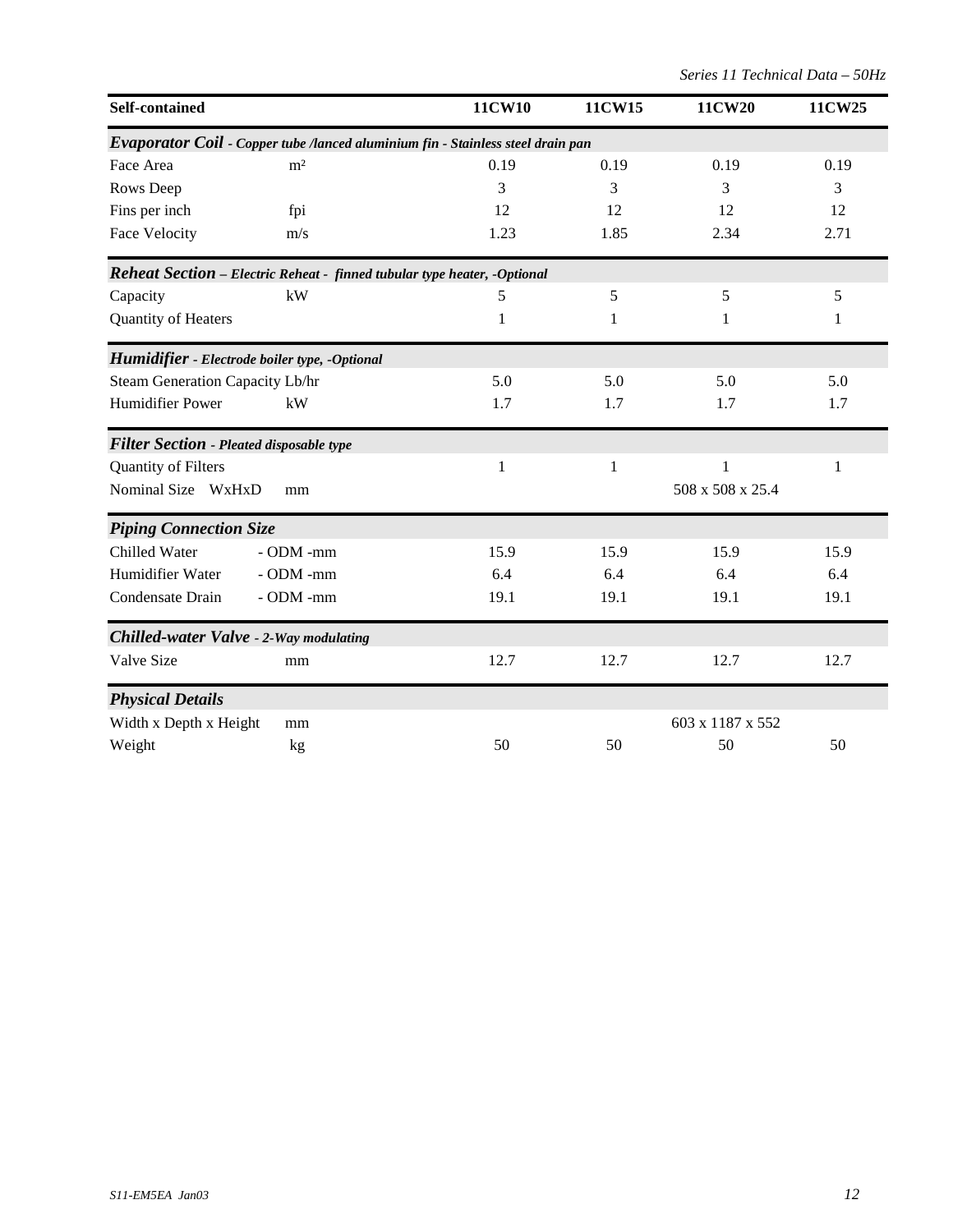### *Electrical Data - 220Volts/1 Phase/50 Hertz (with standard thermostat)*

| <b>Indoor Units with Compressor *</b>    |                  |                  |                 |                  |              |                 |                  |                    |                 |                  |                   |                 |  |
|------------------------------------------|------------------|------------------|-----------------|------------------|--------------|-----------------|------------------|--------------------|-----------------|------------------|-------------------|-----------------|--|
| <b>Model</b>                             |                  | 11AX10           |                 |                  | 11AX15       |                 |                  | 11AX20             |                 |                  | 11AX25            |                 |  |
| <b>Reheat Option</b>                     | <b>FLA</b>       | <b>MCA</b>       | <b>MFS</b>      | <b>FLA</b>       | <b>MCA</b>   | <b>MFS</b>      | <b>FLA</b>       | <b>MCA</b>         | <b>MFS</b>      | <b>FLA</b>       | <b>MCA</b>        | <b>MFS</b>      |  |
| Electric                                 | 27.1             | 33.4             | 35              | 27.1             | 33.4         | 35              | 27.1             | 33.4               | 35              | 27.1             | 33.4              | 35              |  |
| None                                     | 10.4             | 12.5             | 15              | 14.4             | 17.5         | 25              | 15.8             | 19.2               | 30              | 18.7             | 22.8              | 35              |  |
|                                          |                  |                  |                 |                  |              |                 |                  |                    |                 |                  |                   |                 |  |
| <b>Model</b>                             |                  | 11WX/GX/DX10     |                 |                  | 11WX/GX/DX15 |                 |                  | 11WX/GX/DX20       |                 |                  | 11WX/GX/DX25      |                 |  |
| <b>Reheat Option</b>                     | <b>FLA</b>       | <b>MCA</b>       | <b>MFS</b>      | <b>FLA</b>       | <b>MCA</b>   | <b>MFS</b>      | <b>FLA</b>       | <b>MCA</b>         | <b>MFS</b>      | <b>FLA</b>       | <b>MCA</b>        | <b>MFS</b>      |  |
| Electric                                 | 24.9             | 31.2             | 35              | 24.9             | 31.2         | 35              | 24.9             | 31.2               | 35              | 24.9             | 33.4              | 35              |  |
| None                                     | $\overline{8.2}$ | 10.3             | 15              | 12.2             | 15.3         | 20              | 13.6             | 17.0               | 25              | 16.5             | 20.6              | $\overline{30}$ |  |
| <b>Indoor Units without Compressor *</b> |                  |                  |                 |                  |              |                 |                  |                    |                 |                  |                   |                 |  |
| <b>Model</b>                             |                  | <b>11AH/CW10</b> |                 | <b>11AH/CW15</b> |              |                 | 11AH/CW20        |                    |                 | <b>11AH/CW25</b> |                   |                 |  |
| <b>Reheat Option</b>                     | <b>FLA</b>       | <b>MCA</b>       | <b>MFS</b>      | <b>FLA</b>       | <b>MCA</b>   | <b>MFS</b>      | <b>FLA</b>       | <b>MCA</b>         | <b>MFS</b>      | <b>FLA</b>       | <b>MCA</b>        | <b>MFS</b>      |  |
| Electric                                 | 24.9             | 31.2             | 35              | 24.9             | 31.2         | 35              | 24.9             | 31.2               | 35              | 24.9             | 31.2              | 35              |  |
| None                                     | $\overline{2.2}$ | $\overline{2.8}$ | $\overline{15}$ | 2.2              | 2.8          | 15              | $\overline{2.2}$ | $\overline{2.8}$   | 15              | 2.2              | 2.8               | 15              |  |
| <b>Condensing Unit *</b>                 |                  |                  |                 |                  |              |                 |                  |                    |                 |                  |                   |                 |  |
| <b>Model</b>                             |                  | 11RU/AC/WC/GC10  |                 | 11RU/AC/WC/GC15  |              |                 | 11RU/AC/WC/GC20  |                    |                 | 11RU/AC/WC/GC25  |                   |                 |  |
|                                          | <b>FLA</b>       | <b>MCA</b>       | <b>MFS</b>      | <b>FLA</b>       | <b>MCA</b>   | <b>MFS</b>      | <b>FLA</b>       | <b>MCA</b>         | <b>MFS</b>      | <b>FLA</b>       | <b>MCA</b>        | <b>MFS</b>      |  |
| Air-Cooled (11RU)                        | $\overline{8.2}$ | 9.7              | $\overline{15}$ | 12.2             | 14.7         | $\overline{20}$ | 13.6             | 16.5               | $\overline{25}$ | 16.5             | $\overline{20.1}$ | $\overline{30}$ |  |
| Air-Cooled (11AC)                        | 7.3              | 8.8              | 15              | 11.3             | 13.8         | 20              | 12.7             | 15.6               | 25              | 15.6             | 19.2              | $\overline{30}$ |  |
| Water-Cooled (11W)                       | 6.0              | 7.5              | $\overline{15}$ | 10.0             | 12.5         | 20              | 11.4             | 14.3               | $\overline{25}$ | 14.3             | 17.9              | 30              |  |
| Glycol-Cooled (11G)                      | 6.0              | $\overline{7.5}$ | 15              | 10.0             | 12.5         | 20              | 11.4             | $\overline{1}$ 4.3 | 25              | 14.3             | 17.9              | 30              |  |
| Condenser <sup>*</sup>                   |                  |                  |                 |                  |              |                 |                  |                    |                 |                  |                   |                 |  |
| <b>Model</b>                             |                  | 11RC/AR10        |                 |                  | 11RC/AR15    |                 |                  | 11RC/AR20          |                 | 11RC/AR25        |                   |                 |  |
|                                          | <b>FLA</b>       | <b>MCA</b>       | <b>MFS</b>      | <b>FLA</b>       | <b>MCA</b>   | <b>MFS</b>      | <b>FLA</b>       | <b>MCA</b>         | <b>MFS</b>      | <b>FLA</b>       | <b>MCA</b>        | <b>MFS</b>      |  |
| Air cooled (11RC)                        | 2.2              | 2.8              | 15              | $\overline{2.2}$ | 2.8          | 15              | 2.2              | 2.8                | 15              | 2.2              | 2.8               | 15              |  |
| Air cooled (11AR)                        | $\overline{1.3}$ | 1.6              | $\overline{15}$ | $\overline{1.3}$ | 1.6          | $\overline{15}$ | $\overline{1.3}$ | 1.6                | $\overline{15}$ | $\overline{1.3}$ | 1.6               | $\overline{15}$ |  |

\* FLA is based on full load current of individual components that result in maximum electrical load condition during normal operation. FLA = Full Load Amps, MCA = Minimum Circuit Ampacity, MFS = Maximum Fuse Size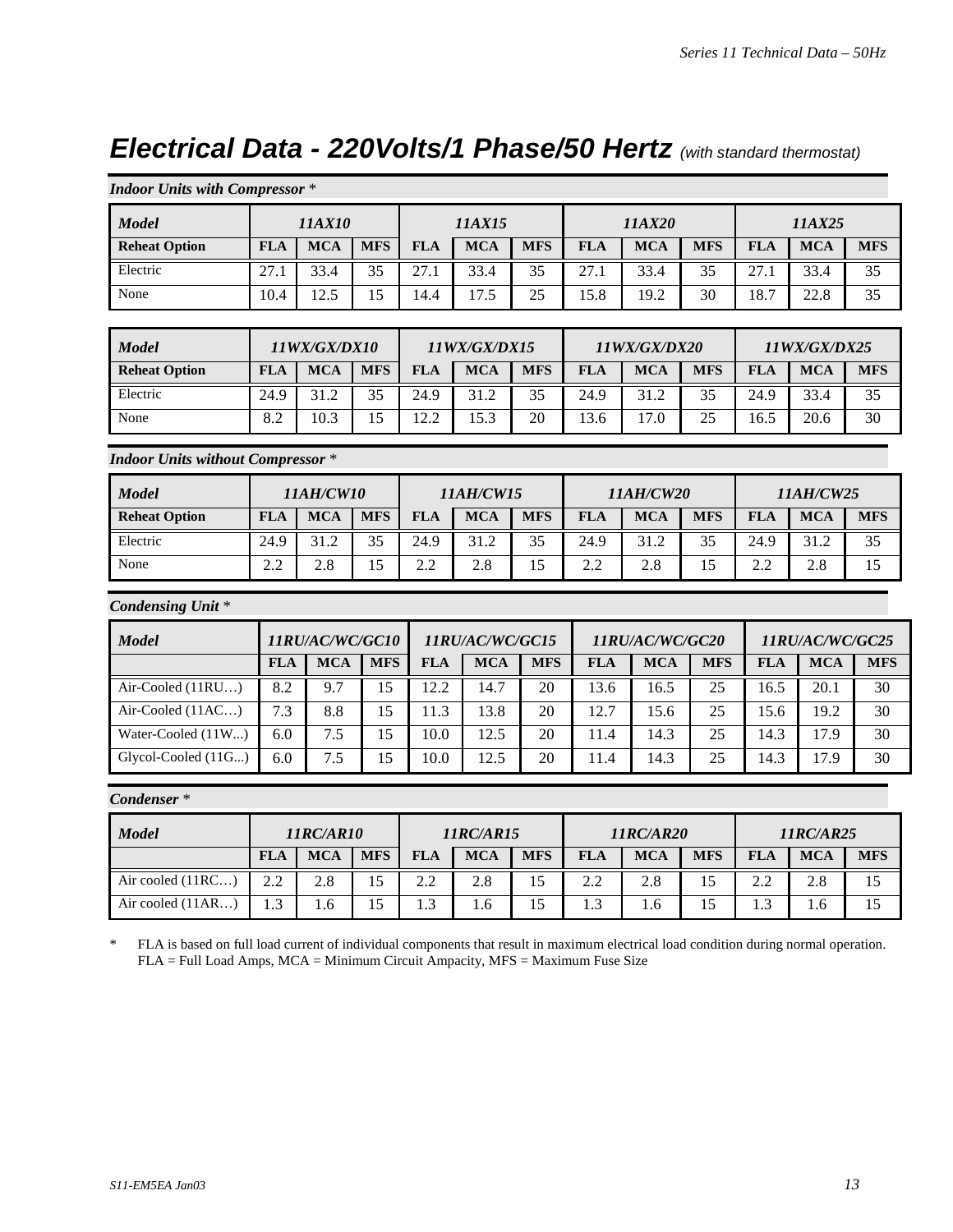### *Electrical Data - 220Volts/1 Phase/50 Hertz(with M52 Controller Option)*

| <b>Indoor Units with Compressor *</b>              |            |              |            |              |            |            |              |            |            |              |            |            |
|----------------------------------------------------|------------|--------------|------------|--------------|------------|------------|--------------|------------|------------|--------------|------------|------------|
| <b>Model</b>                                       | 11AX10     |              |            | 11AX15       |            |            | 11AX20       |            |            | 11AX25       |            |            |
| <b>Reheat Option /</b><br><b>Humidifier Option</b> | <b>FLA</b> | <b>MCA</b>   | <b>MFS</b> | <b>FLA</b>   | <b>MCA</b> | <b>MFS</b> | <b>FLA</b>   | <b>MCA</b> | <b>MFS</b> | <b>FLA</b>   | <b>MCA</b> | <b>MFS</b> |
| Electric / Boiler                                  | 33.7       | 40.9         | 45         | 37.7         | 45.9       | 50         | 39.1         | 47.6       | 50         | 42.0         | 51.3       | 60         |
| Electric / None                                    | 33.7       | 40.9         | 45         | 37.7         | 45.9       | 50         | 39.1         | 47.6       | 50         | 42.0         | 51.3       | 60         |
| None / Boiler                                      | 18.7       | 22.1         | 25         | 22.7         | 27.1       | 35         | 24.1         | 28.9       | 35         | 27.0         | 32.5       | 40         |
| None / None                                        | 11.0       | 12.5         | 15         | 15.0         | 17.5       | 25         | 16.4         | 19.2       | 30         | 19.3         | 22.8       | 35         |
|                                                    |            |              |            |              |            |            |              |            |            |              |            |            |
| <b>Model</b>                                       |            | 11WX/GX/DX10 |            | 11WX/GX/DX15 |            |            | 11WX/GX/DX20 |            |            | 11WX/GX/DX25 |            |            |
| <b>Reheat Option /</b>                             |            |              |            |              |            |            |              |            |            |              |            |            |
| <b>Humidifier Option</b>                           | <b>FLA</b> | <b>MCA</b>   | <b>MFS</b> | <b>FLA</b>   | <b>MCA</b> | <b>MFS</b> | <b>FLA</b>   | <b>MCA</b> | <b>MFS</b> | <b>FLA</b>   | <b>MCA</b> | <b>MFS</b> |
| Electric / Boiler                                  | 31.5       | 38.7         | 45         | 35.5         | 43.7       | 45         | 36.9         | 45.4       | 50         | 39.8         | 49.1       | 60         |
| Electric / None                                    | 31.5       | 38.7         | 45         | 35.5         | 43.7       | 45         | 36.9         | 45.4       | 50         | 39.8         | 49.1       | 60         |
| None / Boiler                                      | 16.5       | 19.9         | 25         | 20.5         | 24.9       | 30         | 21.9         | 26.7       | 35         | 24.8         | 30.3       | 40         |

*Indoor Units without Compressor* \*

| <b>Model</b>                                       | <i><b>11AH/CW10</b></i> |            | <b>11AH/CW15</b> |            |            | <i><b>11AH/CW20</b></i> |            |            | 11AH/CW25  |            |            |            |
|----------------------------------------------------|-------------------------|------------|------------------|------------|------------|-------------------------|------------|------------|------------|------------|------------|------------|
| <b>Reheat Option /</b><br><b>Humidifier Option</b> | <b>FLA</b>              | <b>MCA</b> | <b>MFS</b>       | <b>FLA</b> | <b>MCA</b> | <b>MFS</b>              | <b>FLA</b> | <b>MCA</b> | <b>MFS</b> | <b>FLA</b> | <b>MCA</b> | <b>MFS</b> |
| Electric / Boiler                                  | 33.2                    | 39.5       | 45               | 33.2       | 39.5       | 45                      | 33.2       | 39.5       | 45         | 33.2       | 39.5       | 45         |
| Electric / None                                    | 25.5                    | 31.8       | 35               | 25.5       | 31.8       | 35                      | 25.5       | 31.8       | 35         | 25.5       | 31.8       | 35         |
| None / Boiler                                      | 10.5                    | 13.0       | 15               | 10.5       | 13.0       | 15                      | 10.5       | 13.0       | 15         | 10.5       | 13.0       | 15         |
| None / None                                        | 2.8                     | 3.3        | 15               | 2.8        | 3.3        | 15                      | 2.8        | 3.3        | 15         | 2.8        | 3.3        | 15         |

*Condensing Unit* \*

| <b>Model</b>        | <i><b>11RU/AC/WC/GC10</b></i> |             |            | 11RU/AC/WC/GC15 |            |            | <i><b>11RU/AC/WC/GC20</b></i> |            |            | 11RU/AC/WC/GC25 |            |            |
|---------------------|-------------------------------|-------------|------------|-----------------|------------|------------|-------------------------------|------------|------------|-----------------|------------|------------|
|                     | FLA                           | <b>MCA</b>  | <b>MFS</b> | <b>FLA</b>      | <b>MCA</b> | <b>MFS</b> | <b>FLA</b>                    | <b>MCA</b> | <b>MFS</b> | <b>FLA</b>      | <b>MCA</b> | <b>MFS</b> |
| Air-Cooled (11RU)   | 8.2                           | 9.7         | 15         | 12.2            | 14.7       | 20         | 13.6                          | 16.5       | 25         | 16.5            | 20.1       | 30         |
| Air-Cooled $(11AC)$ | 7.3                           | 8.8         | 15         | 1.3             | 13.8       | 20         | 12.7                          | 15.6       | 25         | 15.6            | 19.2       | 30         |
| Water-Cooled (11W)  | 6.0                           | $\sqrt{.5}$ |            | 10.0            | 12.5       | 20         | 11.4                          | 14.3       | 25         | 14.3            | 17.9       | 30         |
| Glycol-Cooled (11G) | 6.0                           | ⇁<br>/ .5   | 15         | 10.0            | 12.5       | 20         | 11.4                          | 14.3       | 25         | 14.3            | 17.9       | 30         |

*Condenser* \*

| <b>Model</b>      | <b>11RC/AR10</b> |            |            | <b>11RC/AR15</b> |            |            | <b>11RC/AR20</b> |            |            | IIRC/AR25  |            |            |
|-------------------|------------------|------------|------------|------------------|------------|------------|------------------|------------|------------|------------|------------|------------|
|                   | <b>FLA</b>       | <b>MCA</b> | <b>MFS</b> | <b>FLA</b>       | <b>MCA</b> | <b>MFS</b> | <b>FLA</b>       | <b>MCA</b> | <b>MFS</b> | <b>FLA</b> | <b>MCA</b> | <b>MFS</b> |
| Air-Cooled (11RC) | 2.2              | 2.8        |            | 2.2              | 2.8        | 15         | 2.2              | 2.8        | 15         | 2.2        | 2.8        | 15         |
| Air-Cooled (11AR) | $\mathbf{z}$     | 1.6        |            | 1.3              | 1.0        | 15         | 1.3              | 1.6        | 15         | 1.3        |            | 15         |

\* FLA is based on full load current of individual components that result in maximum electrical load condition during normal operation. FLA = Full Load Amps, MCA = Minimum Circuit Ampacity, MFS = Maximum Fuse Size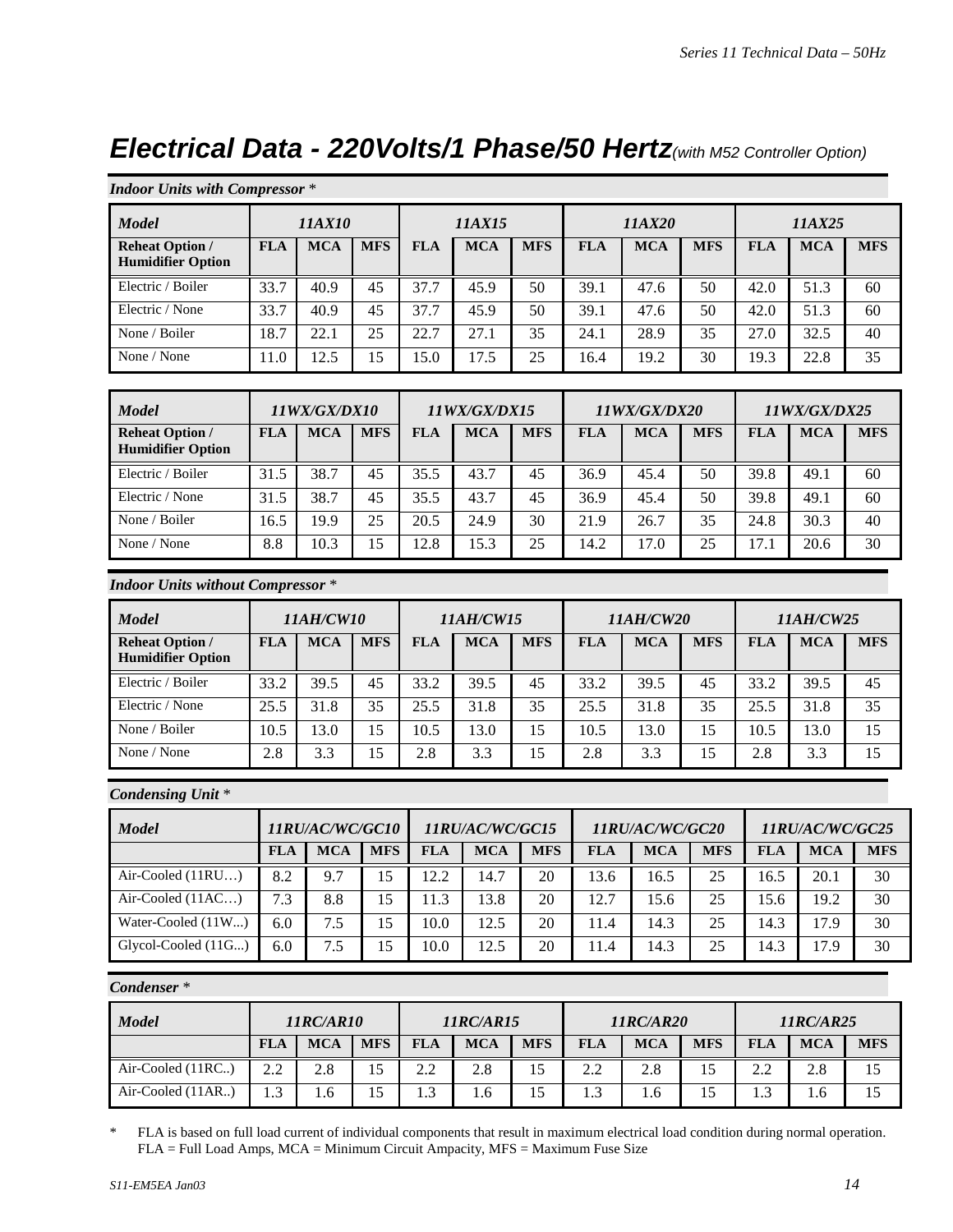### *Appendix A: Dimensional Drawings*

| Drawing Title                                      | Drawing No. | Page No. |
|----------------------------------------------------|-------------|----------|
| SERIES 11: Self-contained air-cooled unit          | S11DD101D   | 38       |
| SERIES 11: Ducted self-contained air-cooled unit   | S11DD152B   | 39       |
| SERIES 11: Self-contained water/glycol-cooled unit | S11DD111C   | 3:       |
| SERIES 11: Chilled water unit                      | S11DD121C   | 3;       |
| SERIES 11: Indoor evap. section w/compressor       | S11DD131C   | 22       |
| SERIES 11: Indoor evaporator section               | S11DD141C   | 23       |
| SERIES 11: Ducted evaporator connections           | S11DD151C   | 24       |
| SERIES 11: Outdoor condenser/condensing unit       | S11DD201C   | 25       |
| SERIES 11: Indoor condenser/condensing unit        | S11DD161B   | 26       |
| <b>SERIES 11: Air Grille Distribution</b>          | S11DD171B   | 27       |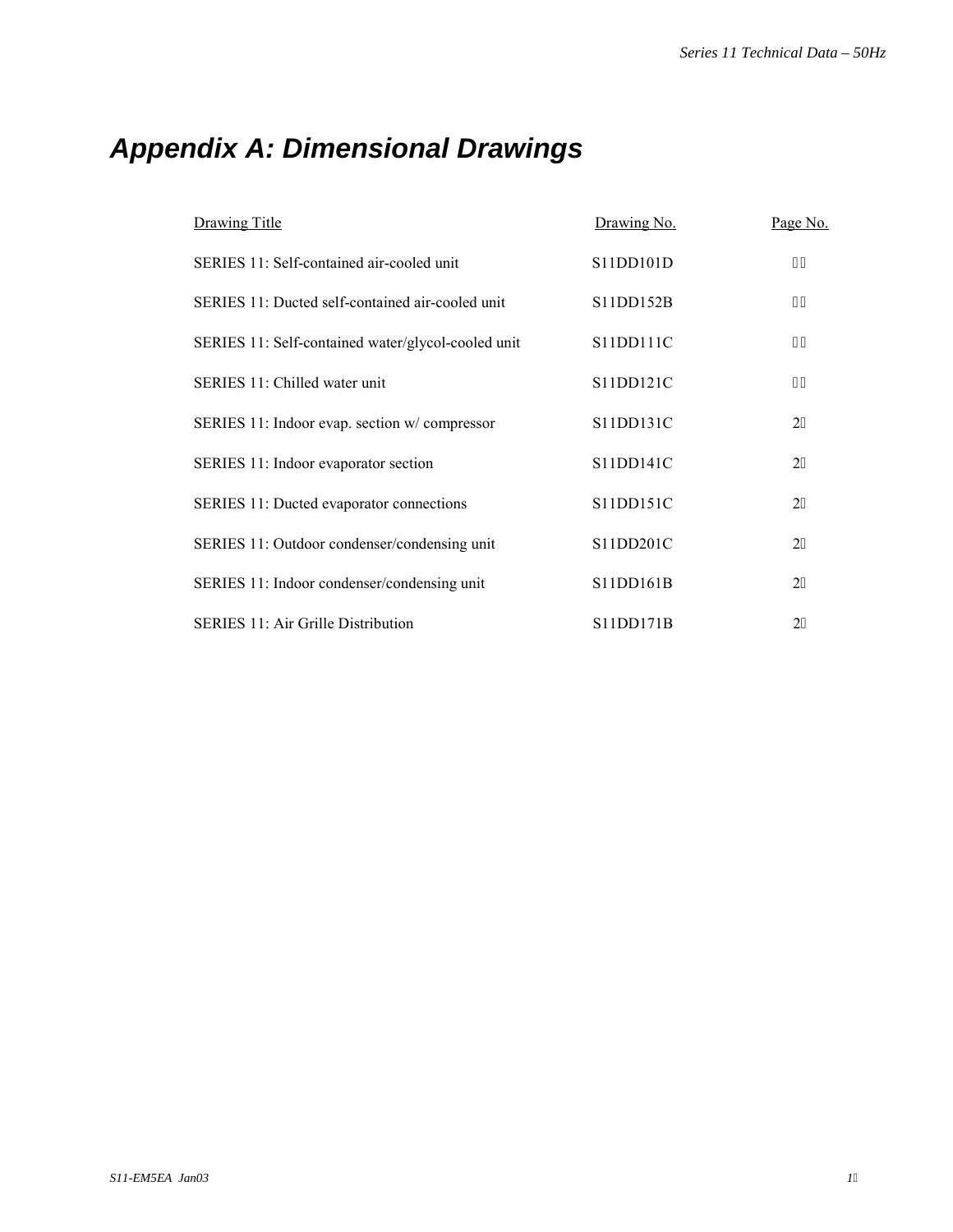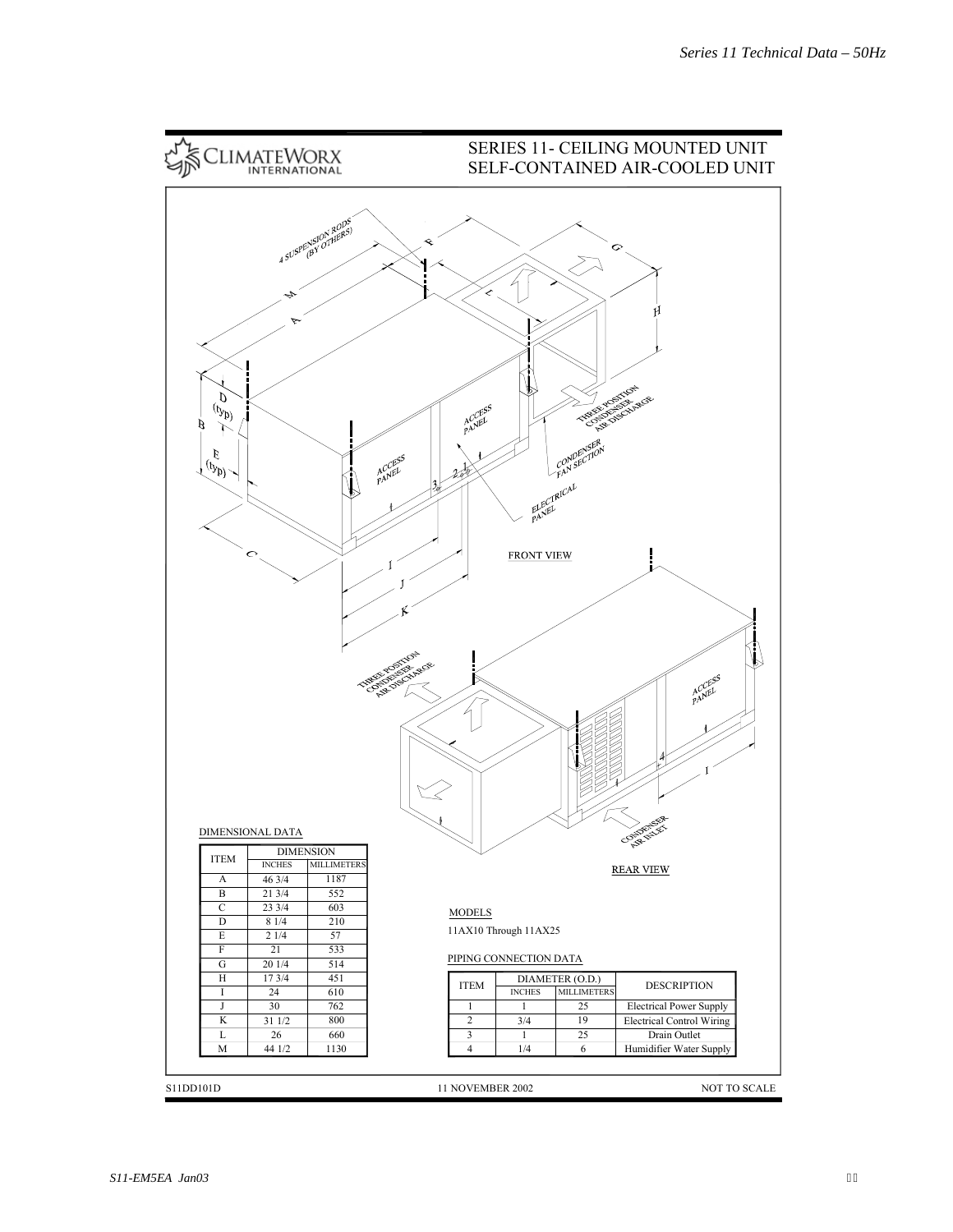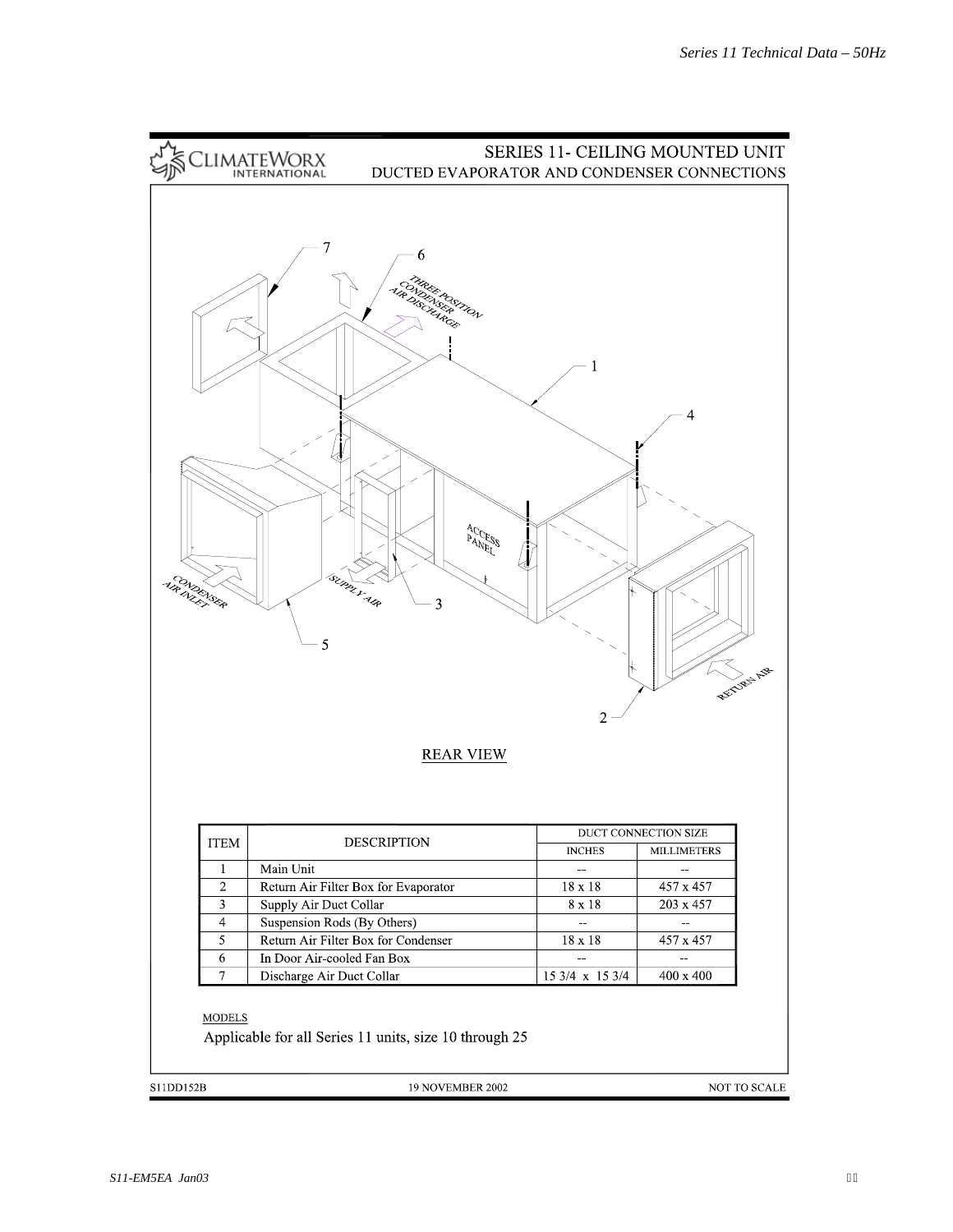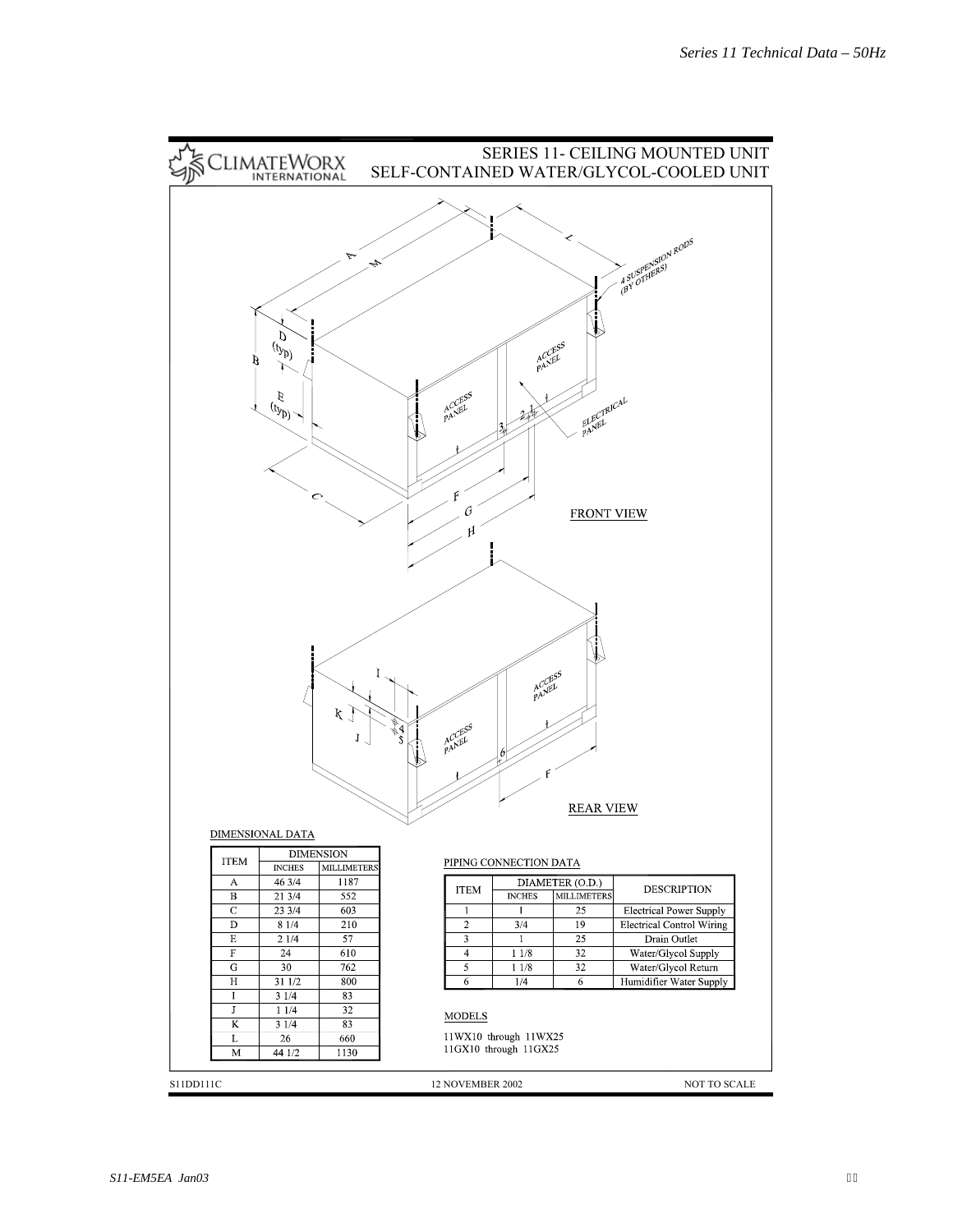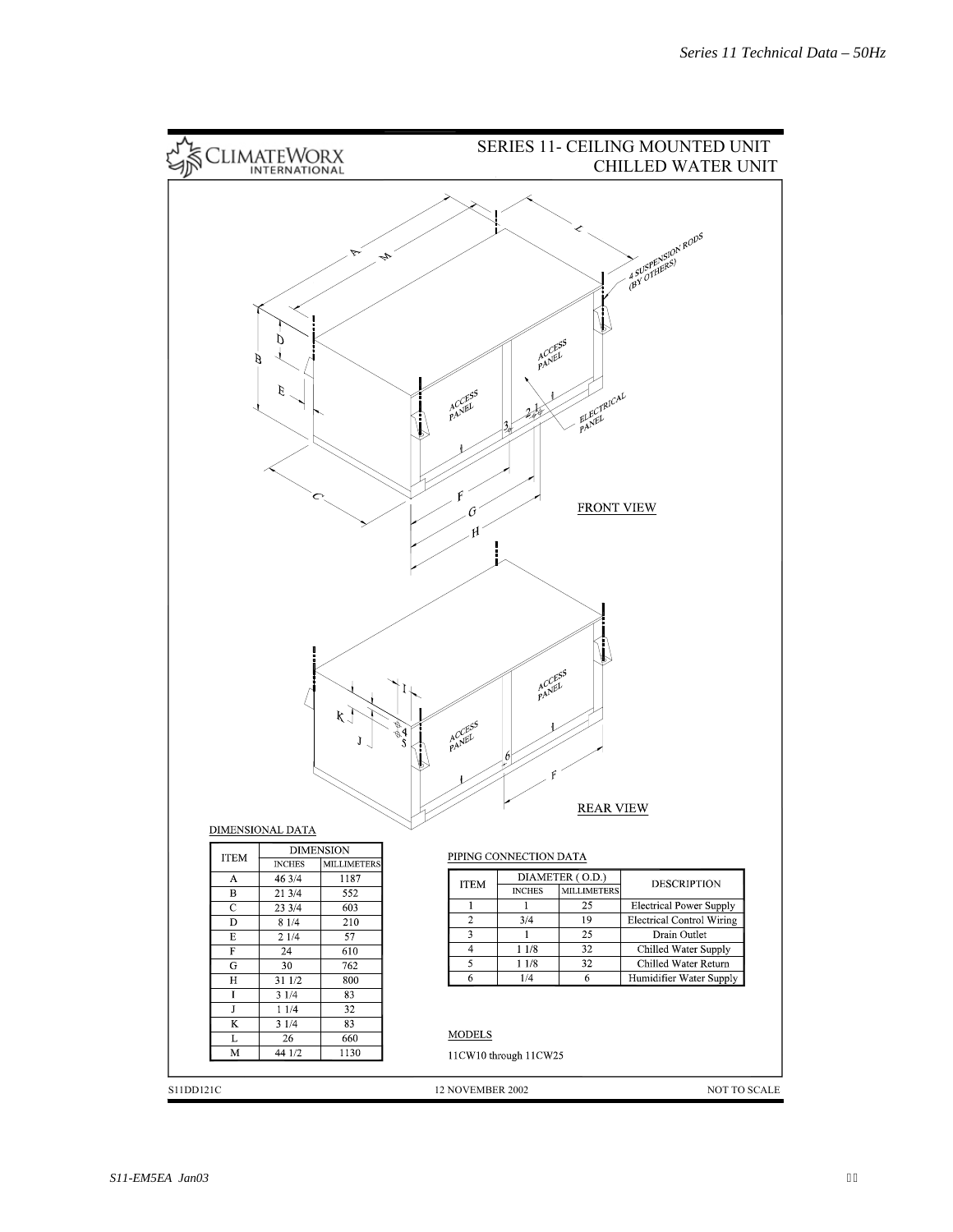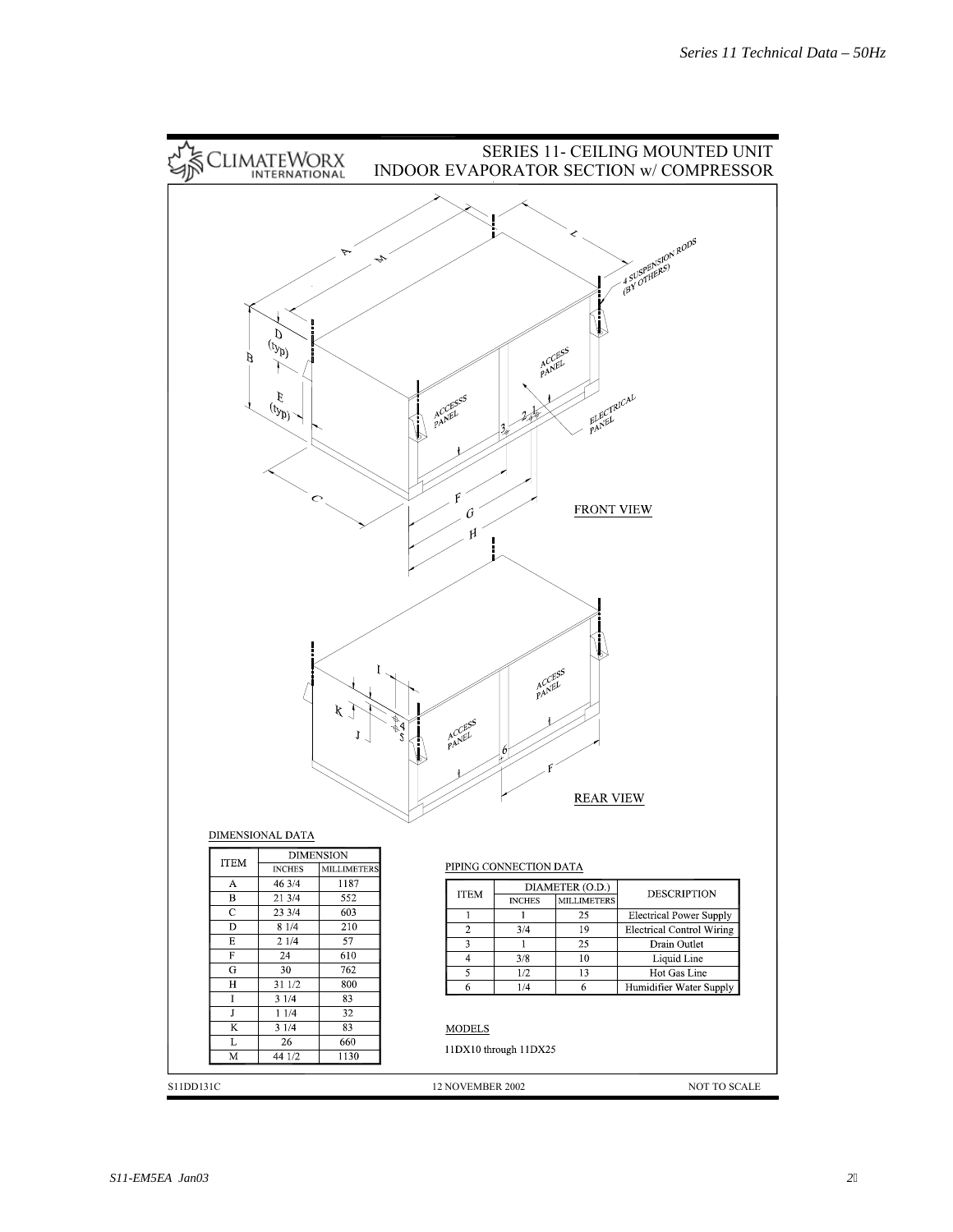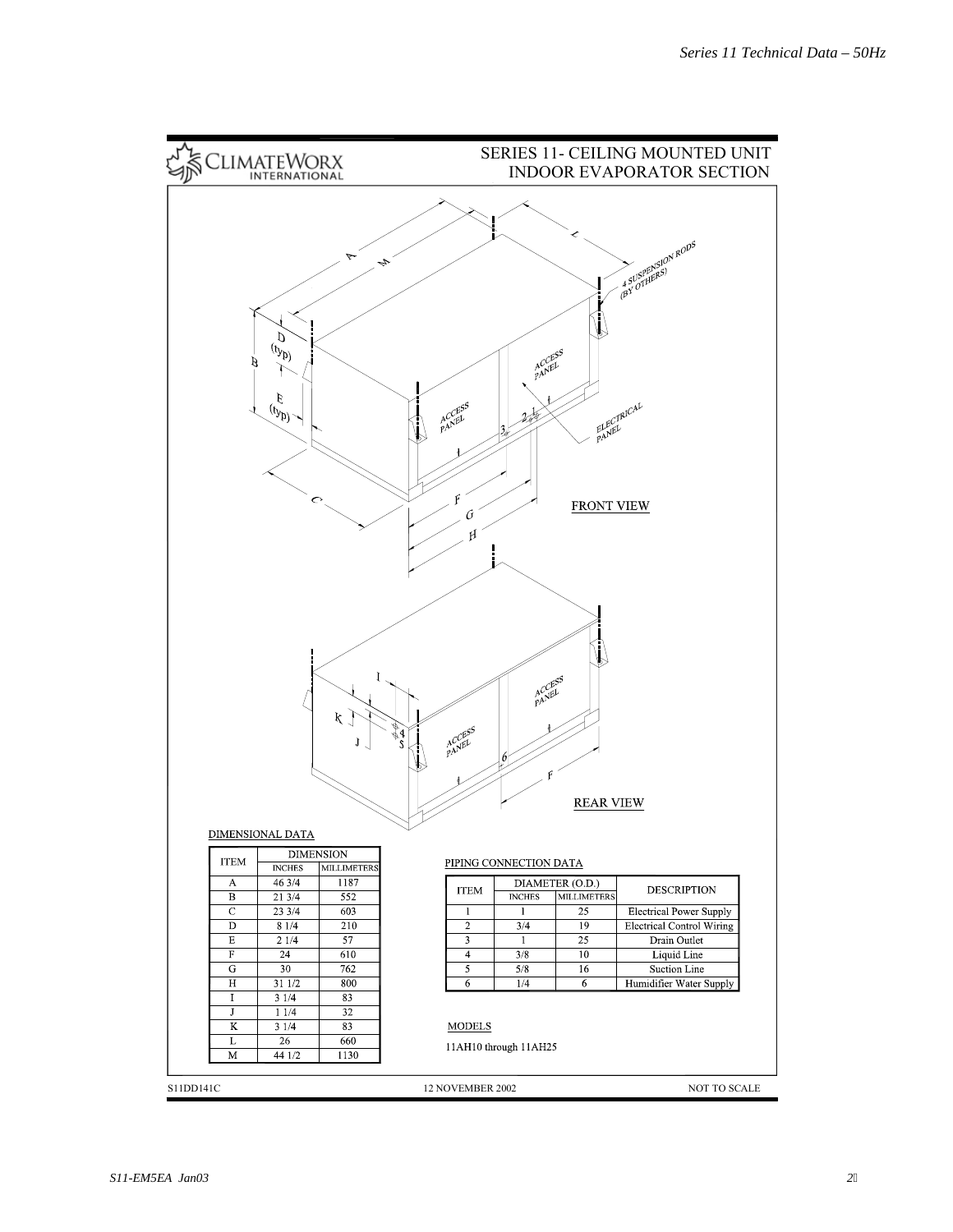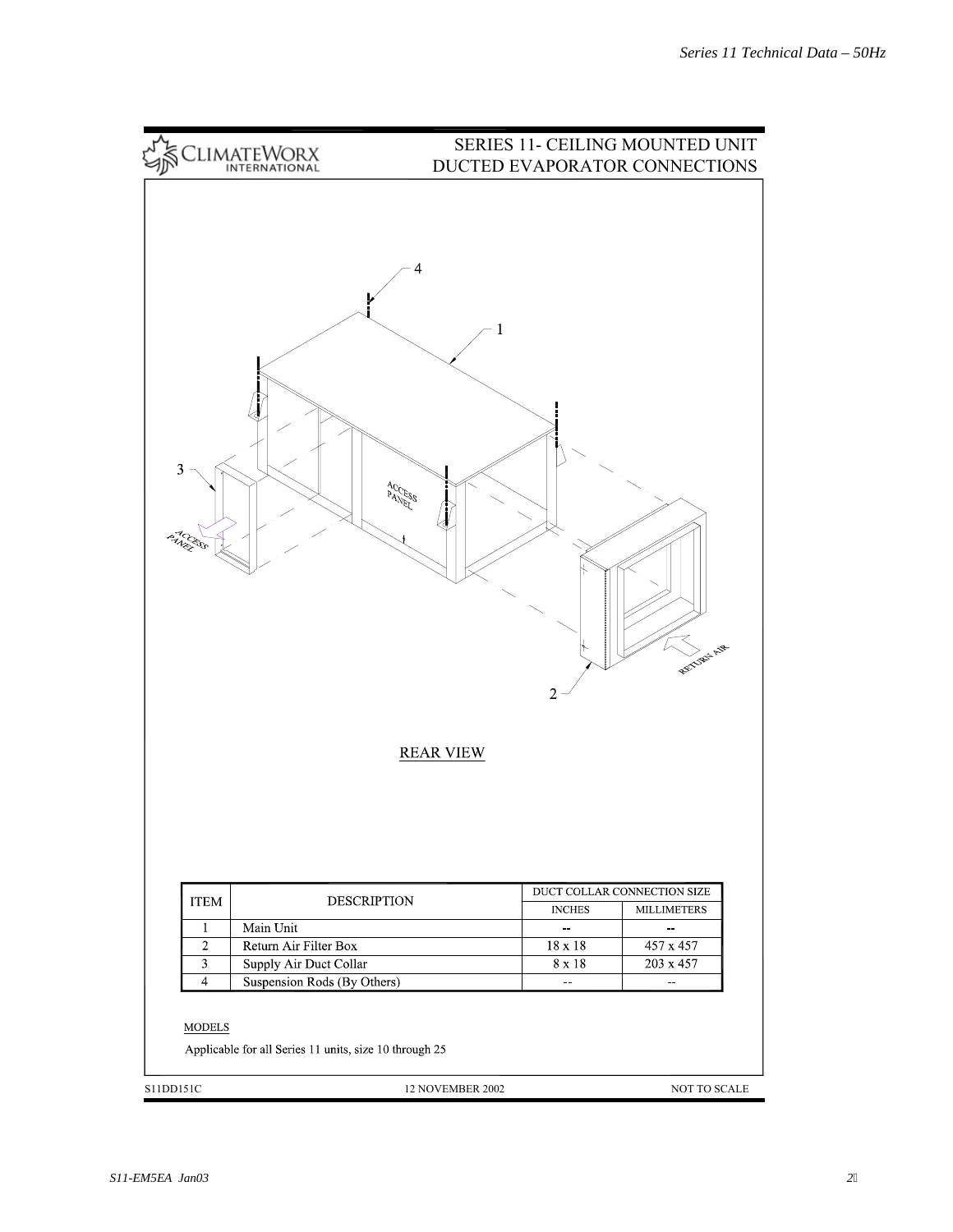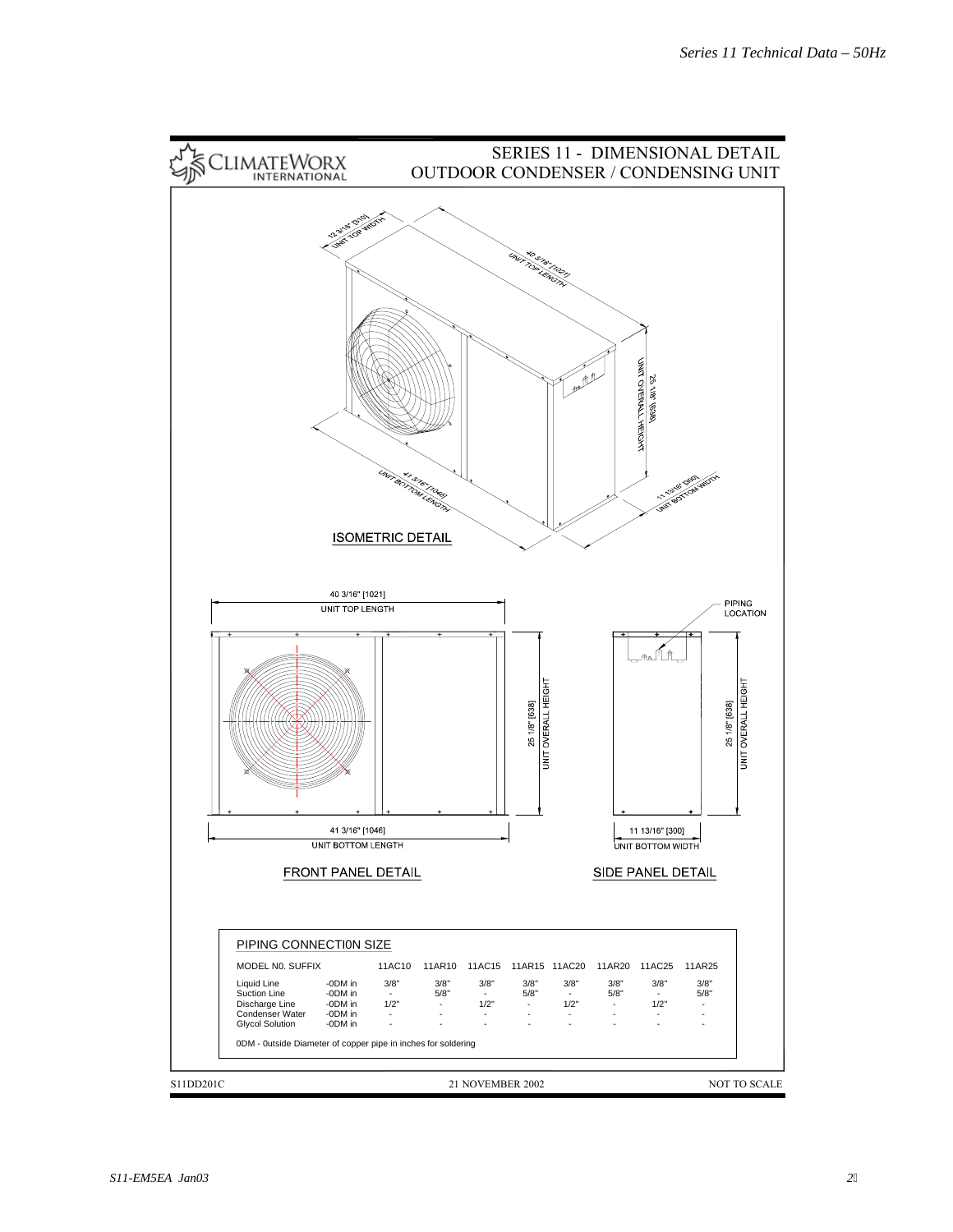